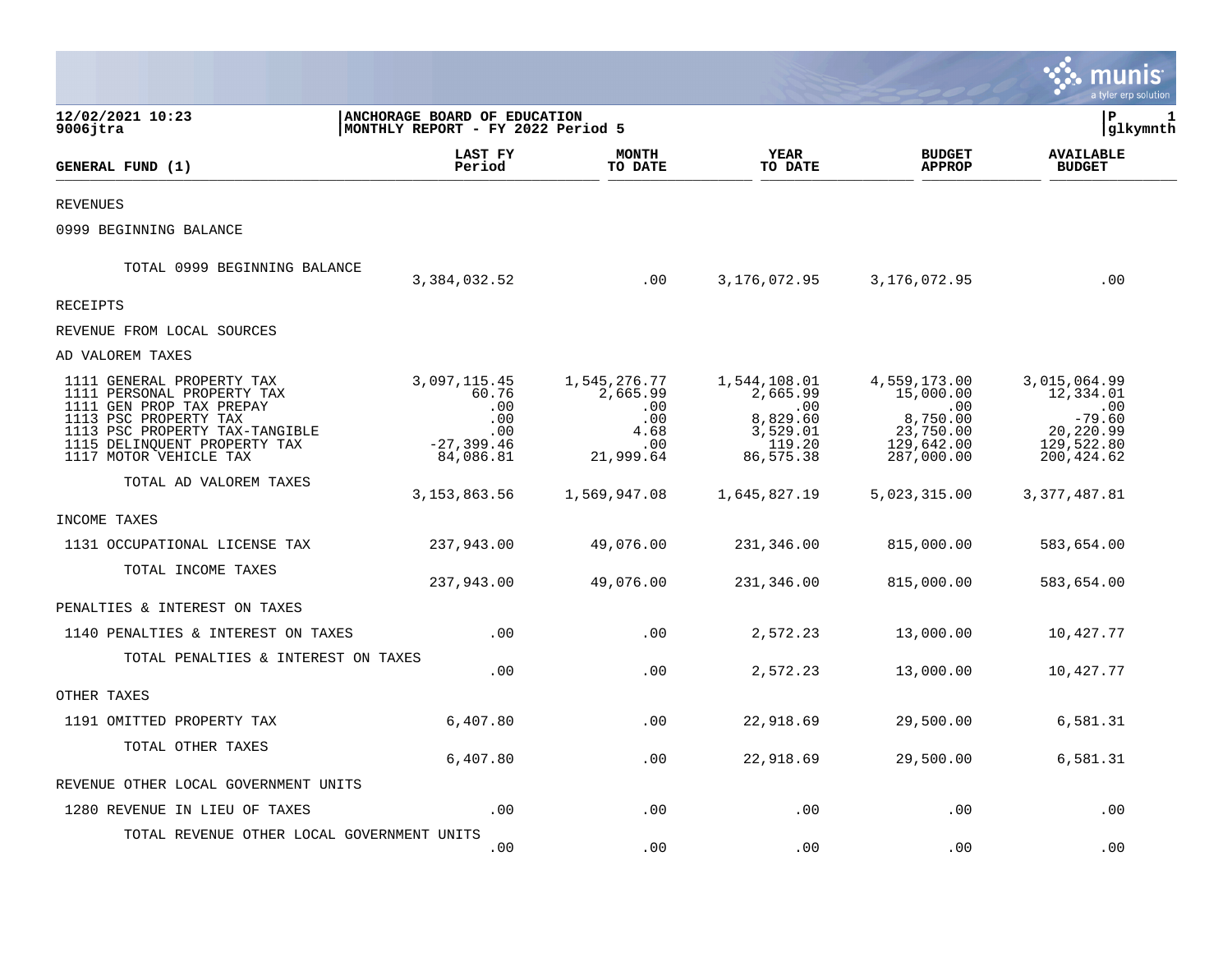

## **12/02/2021 10:23 |ANCHORAGE BOARD OF EDUCATION |P 2 9006jtra |MONTHLY REPORT - FY 2022 Period 5 |glkymnth**

| <b>GENERAL FUND (1)</b>                                                                                                                                                                     | LAST FY<br>Period                                  | <b>MONTH</b><br>TO DATE                           | <b>YEAR</b><br>TO DATE                                | <b>BUDGET</b><br><b>APPROP</b>                                       | <b>AVAILABLE</b><br><b>BUDGET</b>                          |  |
|---------------------------------------------------------------------------------------------------------------------------------------------------------------------------------------------|----------------------------------------------------|---------------------------------------------------|-------------------------------------------------------|----------------------------------------------------------------------|------------------------------------------------------------|--|
| TUITION                                                                                                                                                                                     |                                                    |                                                   |                                                       |                                                                      |                                                            |  |
| 1310 TUITION FROM INDIVIDUALS<br>1320 TUIT FRM OTH GOVT SRCS W/IN ST<br>1340 OTHER TUITION<br>1340 KINDERGARTEN TUITION                                                                     | .00<br>.00<br>.00<br>.00                           | .00<br>.00<br>.00<br>.00                          | .00<br>.00<br>.00<br>.00                              | .00<br>.00<br>.00<br>$.00 \,$                                        | .00<br>.00<br>.00<br>.00                                   |  |
| TOTAL TUITION                                                                                                                                                                               | .00                                                | .00                                               | .00                                                   | .00                                                                  | .00                                                        |  |
| EARNINGS ON INVESTMENTS                                                                                                                                                                     |                                                    |                                                   |                                                       |                                                                      |                                                            |  |
| 1510 INTEREST ON INVESTMENTS                                                                                                                                                                | 7,290.71                                           | 1,136.39                                          | 6,114.81                                              | 23,250.00                                                            | 17,135.19                                                  |  |
| TOTAL EARNINGS ON INVESTMENTS                                                                                                                                                               |                                                    |                                                   |                                                       |                                                                      |                                                            |  |
|                                                                                                                                                                                             | 7,290.71                                           | 1,136.39                                          | 6,114.81                                              | 23,250.00                                                            | 17,135.19                                                  |  |
| STUDENT ACTIVITIES                                                                                                                                                                          |                                                    |                                                   |                                                       |                                                                      |                                                            |  |
| 1740 STUDENT FEES<br>1740 STUDENT FEES-EXTRA CURRICULAR                                                                                                                                     | 65,335.00<br>1,400.00                              | 725.00<br>5,000.00                                | 57,879.00<br>5,000.00                                 | 69,000.00<br>.00                                                     | 11,121.00<br>$-5,000.00$                                   |  |
| TOTAL STUDENT ACTIVITIES                                                                                                                                                                    | 66,735.00                                          | 5,725.00                                          | 62,879.00                                             | 69,000.00                                                            | 6,121.00                                                   |  |
| OTHER REVENUE FROM LOCAL SOURCES                                                                                                                                                            |                                                    |                                                   |                                                       |                                                                      |                                                            |  |
| 1919 OTHER RENTAL INCOME<br>1920 CONTRIBUTIONS/DONATIONS<br>1980 REFUND OF PRIOR YR EXPENDITURE<br>1990 MISCELLANEOUS REVENUE<br>1990 CONCECO ANNUITY REFUND<br>1990 MEDICAID REIMBURSEMENT | .00<br>.00<br>.00<br>24, 483.61<br>.00<br>9,760.15 | 1,750.00<br>.00<br>.00<br>365.20<br>.00<br>700.26 | 2,650.00<br>.00<br>.00<br>7,545.96<br>.00<br>2,373.11 | 1,000.00<br>$.00 \ \rm$<br>.00<br>27,000.00<br>$.00 \,$<br>19,000.00 | $-1,650.00$<br>.00<br>.00<br>19,454.04<br>.00<br>16,626.89 |  |
| 1990 CENTENNIAL CELEBRATION                                                                                                                                                                 | .00                                                | .00                                               | .00                                                   | $.00 \,$                                                             | .00                                                        |  |
| TOTAL OTHER REVENUE FROM LOCAL SOURCES                                                                                                                                                      | 34, 243. 76                                        | 2,815.46                                          | 12,569.07                                             | 47,000.00                                                            | 34,430.93                                                  |  |
| TOTAL REVENUE FROM LOCAL SOURCES                                                                                                                                                            | 3,506,483.83                                       | 1,628,699.93                                      | 1,984,226.99                                          | 6,020,065.00                                                         | 4,035,838.01                                               |  |
| REVENUE FROM STATE SOURCES                                                                                                                                                                  |                                                    |                                                   |                                                       |                                                                      |                                                            |  |
| STATE PROGRAM                                                                                                                                                                               |                                                    |                                                   |                                                       |                                                                      |                                                            |  |
| 3111 SEEK PROGRAM                                                                                                                                                                           | 253,035.00                                         | 53,070.00                                         | 265,350.00                                            | 636,841.00                                                           | 371,491.00                                                 |  |
| TOTAL STATE PROGRAM                                                                                                                                                                         | 253,035.00                                         | 53,070.00                                         | 265,350.00                                            | 636,841.00                                                           | 371,491.00                                                 |  |
| OTHER STATE FUNDING                                                                                                                                                                         |                                                    |                                                   |                                                       |                                                                      |                                                            |  |
| 3120 OTHER STATE FUNDING                                                                                                                                                                    | .00                                                | .00                                               | .00                                                   | .00                                                                  | .00                                                        |  |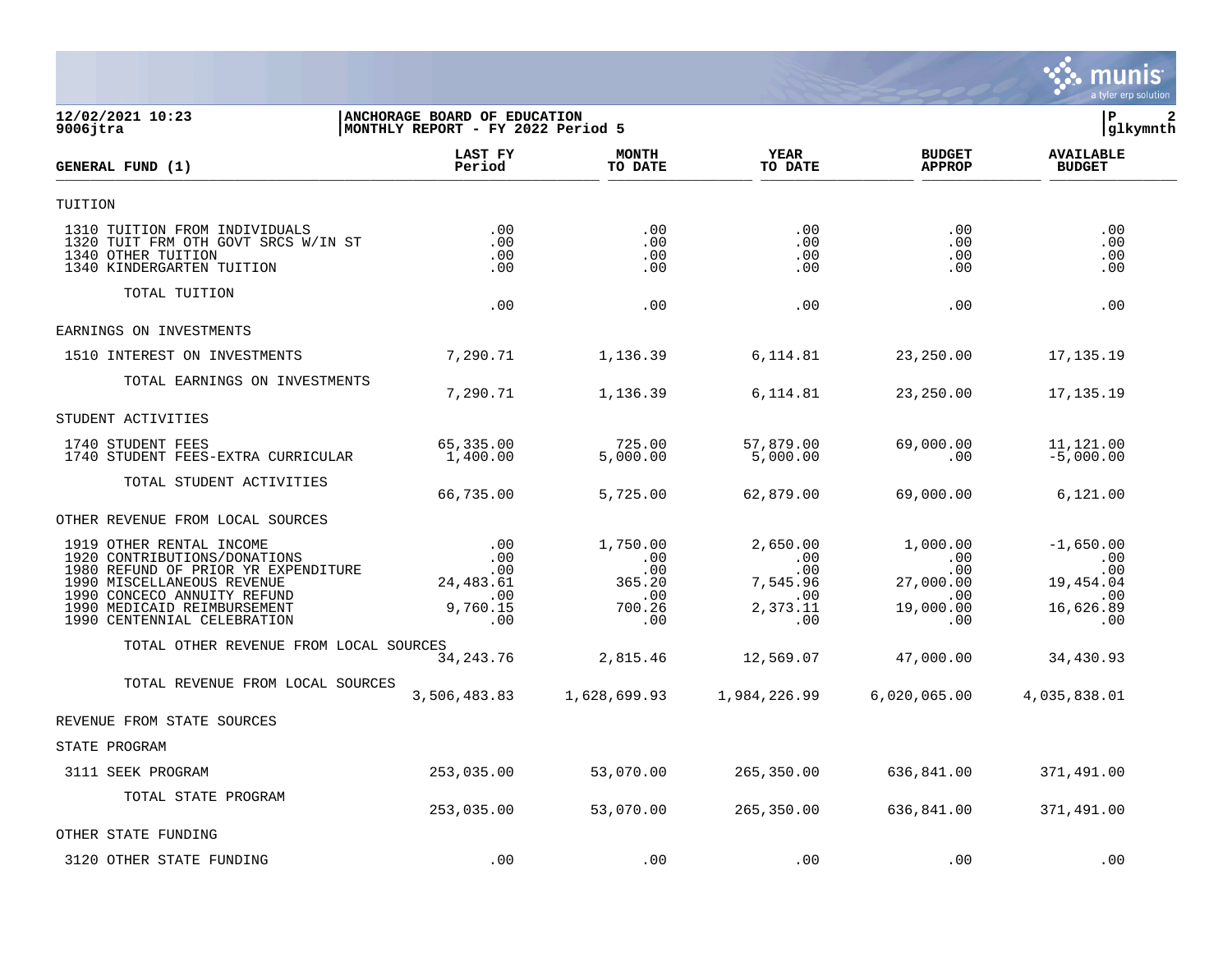

## **12/02/2021 10:23 |ANCHORAGE BOARD OF EDUCATION |P 3 9006jtra |MONTHLY REPORT - FY 2022 Period 5 |glkymnth**

| GENERAL FUND (1)                                                        | LAST FY<br>Period | <b>MONTH</b><br>TO DATE | <b>YEAR</b><br>TO DATE | <b>BUDGET</b><br><b>APPROP</b> | <b>AVAILABLE</b><br><b>BUDGET</b> |  |
|-------------------------------------------------------------------------|-------------------|-------------------------|------------------------|--------------------------------|-----------------------------------|--|
| 3126 SUB SALARY REIMB (STATE)<br>3128 AUDIT REIMBURSEMENT               | .00<br>.00        | .00<br>.00              | .00<br>.00             | .00<br>.00                     | .00<br>.00                        |  |
| TOTAL OTHER STATE FUNDING                                               | .00               | .00                     | .00                    | .00                            | .00                               |  |
| EXPENDITURE REIMBURSEMENTS                                              |                   |                         |                        |                                |                                   |  |
| 3130 NATIONAL BOARD CERT TEACHER<br>3131 STATE MISCELLANEOUS REIMBURSE  | .00<br>$.00 \,$   | .00<br>.00              | .00<br>.00             | 10,000.00<br>.00               | 10,000.00<br>.00                  |  |
| TOTAL EXPENDITURE REIMBURSEMENTS                                        | .00               | .00                     | .00                    | 10,000.00                      | 10,000.00                         |  |
| REVENUE IN LIEU OF TAXES/STATE                                          |                   |                         |                        |                                |                                   |  |
| 3800 REVENUE IN LIEU OF TAXES/STATE                                     | 3,560.93          | 720.63                  | 3,591.44               | 8,500.00                       | 4,908.56                          |  |
| TOTAL REVENUE IN LIEU OF TAXES/STATE                                    | 3,560.93          | 720.63                  | 3,591.44               | 8,500.00                       | 4,908.56                          |  |
| REVENUE ON BEHALF PAYMENTS                                              |                   |                         |                        |                                |                                   |  |
| 3900 STATE ON-BEHALF PAYMENTS                                           | .00               | .00                     | .00                    | .00                            | .00                               |  |
| TOTAL REVENUE ON BEHALF PAYMENTS                                        | .00               | .00                     | .00                    | .00                            | .00                               |  |
| TOTAL REVENUE FROM STATE SOURCES                                        | 256,595.93        | 53,790.63               | 268,941.44             | 655,341.00                     | 386,399.56                        |  |
| OTHER RECEIPTS                                                          |                   |                         |                        |                                |                                   |  |
| <b>BOND ISSUANCE</b>                                                    |                   |                         |                        |                                |                                   |  |
| 5100 BOND SALE<br>5110 BOND PRINCIPAL PROCEEDS                          | $.00 \ \,$<br>.00 | .00<br>.00              | .00<br>.00.            | .00<br>.00                     | .00<br>.00                        |  |
| TOTAL BOND ISSUANCE                                                     | .00               | .00                     | .00                    | .00                            | .00                               |  |
| INTERFUND TRANSFERS                                                     |                   |                         |                        |                                |                                   |  |
| 5210 FUND TRANSFER<br>5220 INDIRECT COSTS TRANSFER                      | .00<br>.00        | .00<br>.00              | .00<br>.00             | .00<br>.00                     | .00<br>.00                        |  |
| TOTAL INTERFUND TRANSFERS                                               | .00               | .00                     | .00                    | .00                            | .00                               |  |
| SALE OR COMP FOR LOSS OF ASSETS                                         |                   |                         |                        |                                |                                   |  |
| 5311 SALE OF LAND & IMPROVEMENTS<br>5312 LOSS COMP - LAND & IMPROVEMNTS | .00<br>.00        | .00<br>.00              | .00<br>.00             | .00<br>.00                     | .00<br>.00                        |  |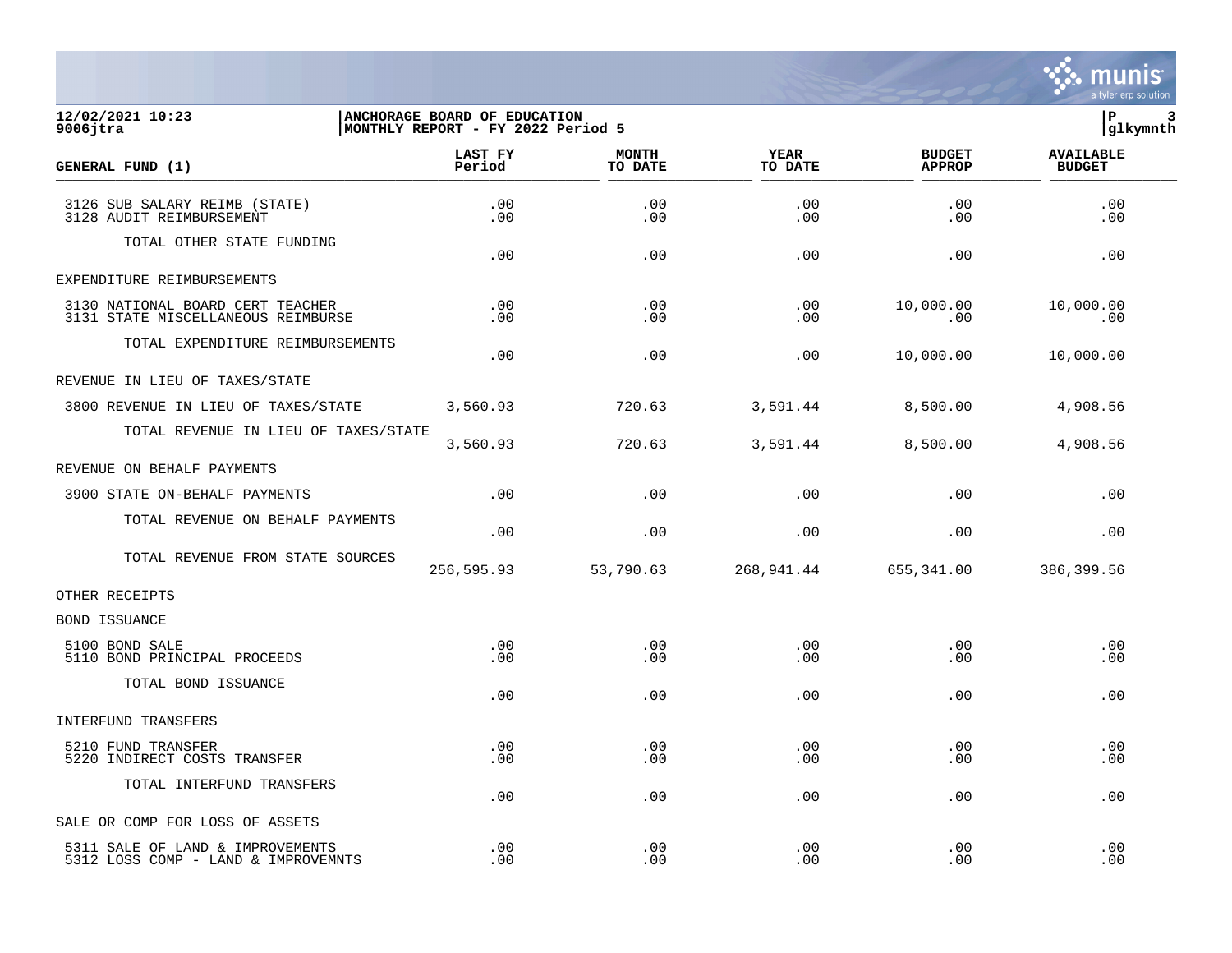

## **12/02/2021 10:23 |ANCHORAGE BOARD OF EDUCATION |P 4 9006jtra |MONTHLY REPORT - FY 2022 Period 5 |glkymnth**

| GENERAL FUND (1)                                                                           | LAST FY<br>Period | <b>MONTH</b><br>TO DATE | YEAR<br>TO DATE   | <b>BUDGET</b><br><b>APPROP</b> | <b>AVAILABLE</b><br><b>BUDGET</b> |
|--------------------------------------------------------------------------------------------|-------------------|-------------------------|-------------------|--------------------------------|-----------------------------------|
| 5332 LOSS COMP - BUILDINGS<br>5341 SALE OF EQUIPMENT ETC<br>5342 LOSS COMP - EQUIPMENT ETC | .00<br>.00<br>.00 | .00<br>.00<br>.00       | .00<br>.00<br>.00 | .00<br>.00<br>.00              | .00<br>.00<br>.00                 |
| TOTAL SALE OR COMP FOR LOSS OF ASSETS                                                      | .00               | .00                     | .00               | .00                            | .00                               |
| TOTAL OTHER RECEIPTS                                                                       | .00               | .00                     | .00               | .00                            | .00                               |
| TOTAL RECEIPTS                                                                             | 3,763,079.76      | 1,682,490.56            | 2, 253, 168.43    | 6,675,406.00                   | 4,422,237.57                      |
| TOTAL REVENUE                                                                              | 7,147,112.28      | 1,682,490.56            | 5,429,241.38      | 9,851,478.95                   | 4,422,237.57                      |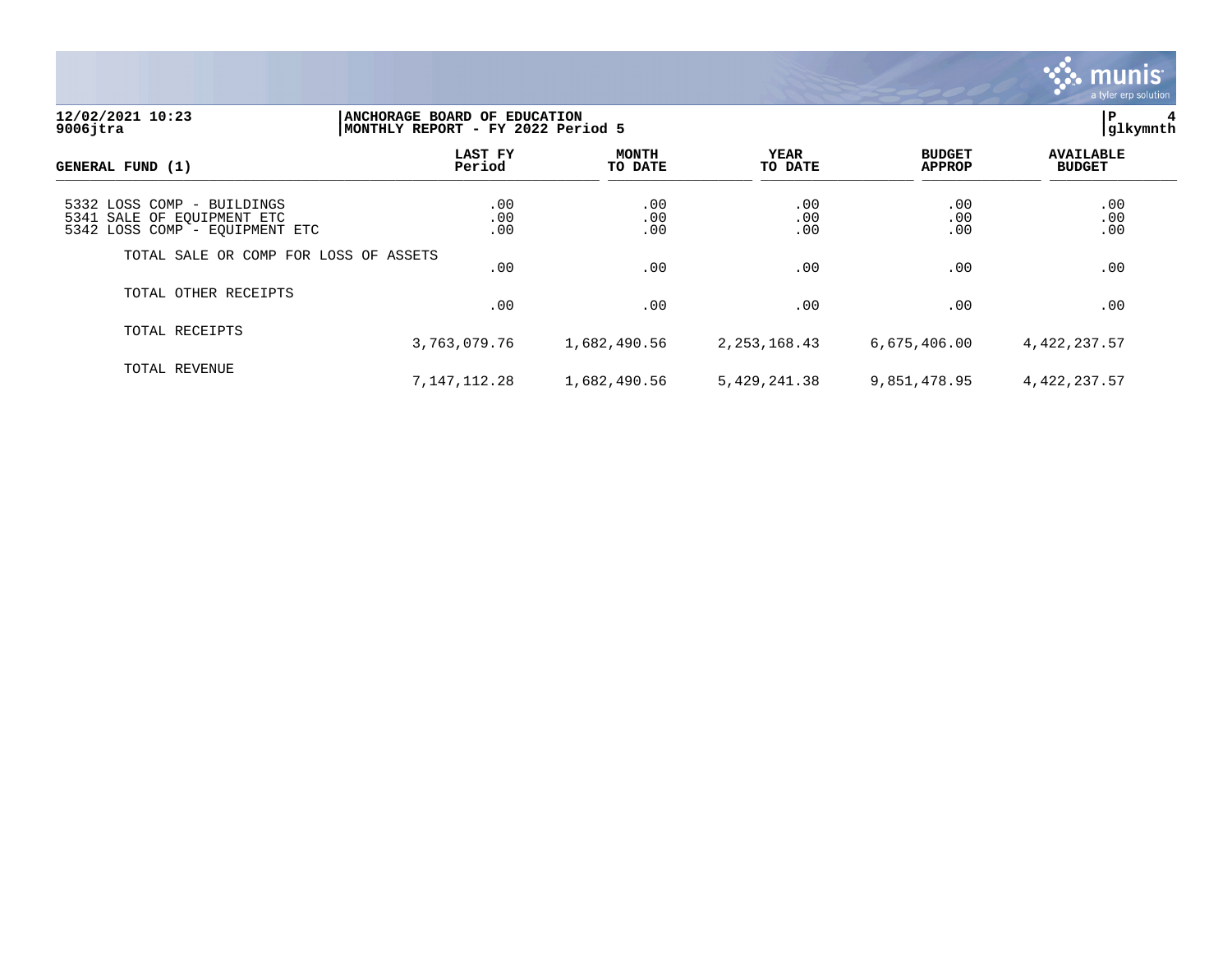

| 9006jtra                                                     | 12/02/2021 10:23                                                                                                                                                                                                                                                                                                                                     | <b>ANCHORAGE BOARD OF EDUCATION</b><br>MONTHLY REPORT - FY 2022 Period 5 |                                                     |                        |                                | ΙP<br> glkymnth                   | 5 |
|--------------------------------------------------------------|------------------------------------------------------------------------------------------------------------------------------------------------------------------------------------------------------------------------------------------------------------------------------------------------------------------------------------------------------|--------------------------------------------------------------------------|-----------------------------------------------------|------------------------|--------------------------------|-----------------------------------|---|
|                                                              | GENERAL FUND (1)                                                                                                                                                                                                                                                                                                                                     | LAST FY<br>Period                                                        | <b>MONTH</b><br>TO DATE                             | <b>YEAR</b><br>TO DATE | <b>BUDGET</b><br><b>APPROP</b> | <b>AVAILABLE</b><br><b>BUDGET</b> |   |
| <b>EXPENDITURES</b>                                          |                                                                                                                                                                                                                                                                                                                                                      |                                                                          |                                                     |                        |                                |                                   |   |
|                                                              | 1000 INSTRUCTION                                                                                                                                                                                                                                                                                                                                     |                                                                          |                                                     |                        |                                |                                   |   |
|                                                              | $\begin{array}{cccccccc} 0100 & \texttt{SALARIES } \texttt{BERSONNEL} & \texttt{SERVICES} & 682,872.24 & 223,558.35 & 682,399.73 & 2,746,523.00 & 2,064,123.27 \\ 0200 & \texttt{EMPLOYEE } \texttt{BENEFTTS} & 68,861.44 & 14,678.89 & 64,196.42 & 488,391.00 & 424,194.58 \\ 0300 & \texttt{NPECHALED } \texttt{PREH D} & 0.00 & $                 |                                                                          |                                                     |                        |                                |                                   |   |
|                                                              |                                                                                                                                                                                                                                                                                                                                                      |                                                                          |                                                     |                        |                                |                                   |   |
| 2100                                                         | STUDENT SUPPORT SERVICES                                                                                                                                                                                                                                                                                                                             |                                                                          |                                                     |                        |                                |                                   |   |
| 0100<br>0200<br>0280<br>0300<br>0500<br>0600                 |                                                                                                                                                                                                                                                                                                                                                      |                                                                          |                                                     |                        |                                |                                   |   |
| 0800                                                         |                                                                                                                                                                                                                                                                                                                                                      |                                                                          |                                                     |                        |                                |                                   |   |
|                                                              | TOTAL 2100 STUDENT SUPPORT SERVICES                                                                                                                                                                                                                                                                                                                  |                                                                          | 39,159.29 12,710.65 44,245.92 186,512.00 142,266.08 |                        |                                |                                   |   |
| 2200                                                         | INSTRUCTIONAL STAFF SUPP SERV                                                                                                                                                                                                                                                                                                                        |                                                                          |                                                     |                        |                                |                                   |   |
| 0100<br>0200<br>0280<br>0300<br>0500<br>0600<br>0700<br>0800 | 3ALARIES PERSONNEL SERVICES $\begin{array}{lcccccc} \texttt{SALARIES} & \texttt{BERSONNEL} & \texttt{SERVICES} & \texttt{167,958.98} & \texttt{56,640.98} & \texttt{171,028.76} & \texttt{653,647.00} & \texttt{482,618.24} \\ \texttt{EMPLOYEE} & \texttt{BENEFTTS} & \texttt{15,876.62} & \texttt{5,512.42} & \texttt{16,842.37} & \texttt{56,958$ |                                                                          |                                                     |                        |                                |                                   |   |
|                                                              | TOTAL 2200<br>INSTRUCTIONAL STAFF SUPP SERV                                                                                                                                                                                                                                                                                                          |                                                                          |                                                     |                        |                                |                                   |   |
|                                                              | 2300 DISTRICT ADMIN SUPPORT                                                                                                                                                                                                                                                                                                                          |                                                                          |                                                     |                        |                                |                                   |   |
| 0100<br>0200<br>0280<br>0300<br>0500<br>0600<br>0800<br>0840 | 3ALARIES PERSONNEL SERVICES $\begin{array}{cccccc} 60,532.74 & 14,510.97 & 63,842.03 & 161,420.00 & 97,577.97 \\ \texttt{EMPLOYE BENEFITS} & 11,003.84 & 636.56 & 271.52 & 73,186.00 & 72,914.48 \\ \texttt{ON-BEHALF} & .00 & .00 & .00 & .00 & .00 \\ \texttt{DURCHASED PROF AND TECH SERVICES} & 14,335.12 & 8,$<br>ON-BEHALF                     |                                                                          |                                                     |                        |                                |                                   |   |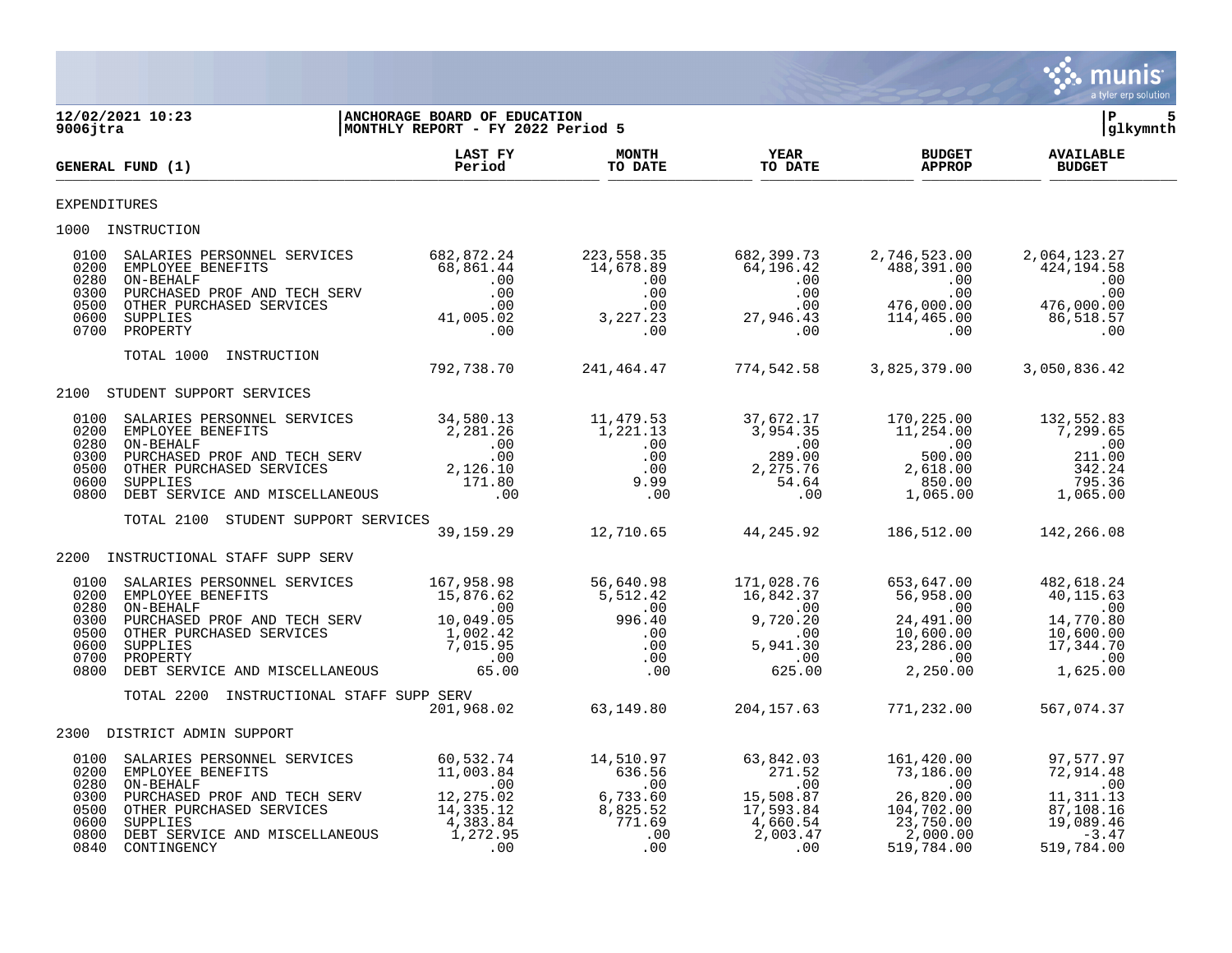

| 12/02/2021 10:23<br>$9006$ jtra                                                                                                                                                                                                                                                               | ANCHORAGE BOARD OF EDUCATION<br>MONTHLY REPORT - FY 2022 Period 5 |                                    |                        |                                                        | l P<br>6<br> glkymnth             |
|-----------------------------------------------------------------------------------------------------------------------------------------------------------------------------------------------------------------------------------------------------------------------------------------------|-------------------------------------------------------------------|------------------------------------|------------------------|--------------------------------------------------------|-----------------------------------|
| <b>GENERAL FUND (1)</b>                                                                                                                                                                                                                                                                       | LAST FY<br>Period                                                 | <b>MONTH</b><br>TO DATE            | <b>YEAR</b><br>TO DATE | <b>BUDGET</b><br><b>APPROP</b>                         | <b>AVAILABLE</b><br><b>BUDGET</b> |
| TOTAL 2300<br>DISTRICT ADMIN SUPPORT                                                                                                                                                                                                                                                          |                                                                   |                                    |                        | 103,803.51 31,478.34 103,880.27 911,662.00 807,781.73  |                                   |
| 2400 SCHOOL ADMIN SUPPORT                                                                                                                                                                                                                                                                     |                                                                   |                                    |                        |                                                        |                                   |
| 3ALARIES PERSONNEL SERVICES 112,684.89<br>EMPLOYEE BENEFITS 9,755.65 3,343.47 122,186.56 315,506.00 193,319.44<br>ON-BEHALF PURCHASED PROF AND TECH SERV<br>DURCHASED PROF AND TECH SERV<br>20.00 10.00 10.00 10.00 10.00 10.00 10.00<br>0100<br>0200<br>0280<br>0300<br>0500<br>0600<br>0700 |                                                                   |                                    |                        |                                                        |                                   |
| TOTAL 2400<br>SCHOOL ADMIN SUPPORT                                                                                                                                                                                                                                                            |                                                                   | 116, 112.67 32, 729.80 139, 473.23 |                        | 362,631.00                                             | 223, 157. 77                      |
| 2500<br>BUSINESS SUPPORT SERVICES                                                                                                                                                                                                                                                             |                                                                   |                                    |                        |                                                        |                                   |
| SALARIES PERSONNEL SERVICES 115,394.91<br>0100<br>0200<br>0280<br>0300<br>0400<br>0500<br>0600<br>0700<br>0800                                                                                                                                                                                |                                                                   | 27,509.80                          |                        | 351,446.00                                             |                                   |
| TOTAL 2500<br>BUSINESS SUPPORT SERVICES                                                                                                                                                                                                                                                       | 175, 716. 78                                                      | 53,487.05                          | 221,655.98             | 609,732.95                                             | 388,076.97                        |
| 2600<br>PLANT OPERATIONS AND MAINTENANCE                                                                                                                                                                                                                                                      |                                                                   |                                    |                        |                                                        |                                   |
| 0100<br>0200<br>0280<br>0300<br>0400<br>0500<br>0600<br>0700<br>0900                                                                                                                                                                                                                          |                                                                   |                                    |                        |                                                        |                                   |
| TOTAL 2600 PLANT OPERATIONS AND MAINTENANCE                                                                                                                                                                                                                                                   | 304,906.18                                                        |                                    |                        | $53,177.96$ $341,877.92$ $3,170,360.00$ $2,828,482.08$ |                                   |
| 5200<br>FUND TRANSFERS                                                                                                                                                                                                                                                                        |                                                                   |                                    |                        |                                                        |                                   |
| 0900 OTHER ITEMS                                                                                                                                                                                                                                                                              | .00                                                               |                                    |                        | $13,970.00$ $13,970.00$ $13,970.00$                    |                                   |
| TOTAL 5200 FUND TRANSFERS                                                                                                                                                                                                                                                                     | .00                                                               | .00                                | .00                    | 13,970.00                                              | 13,970.00                         |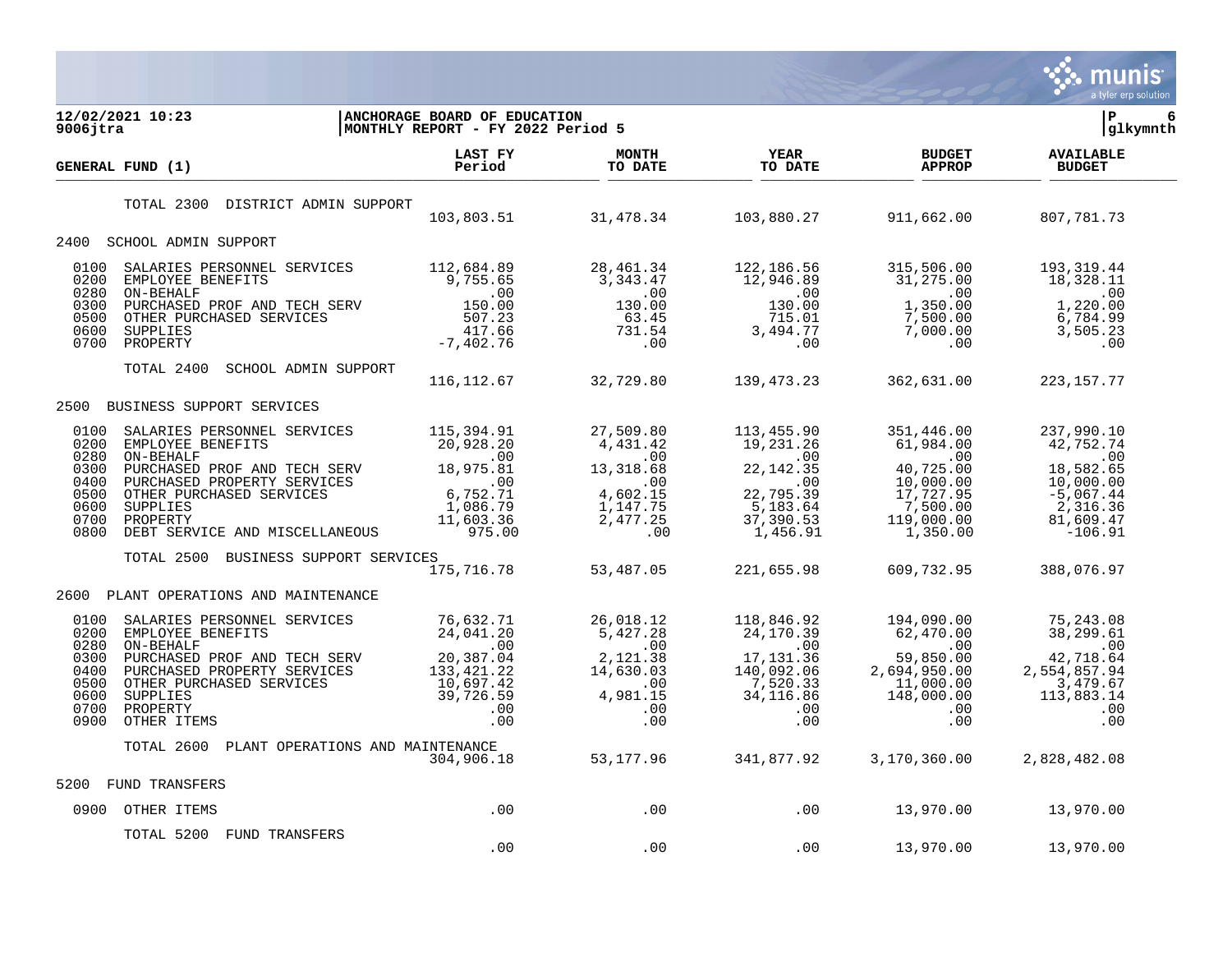|                                 |                                                                   |                         |                 |                                | munis<br>a tyler erp solution     |
|---------------------------------|-------------------------------------------------------------------|-------------------------|-----------------|--------------------------------|-----------------------------------|
| 12/02/2021 10:23<br>$9006$ jtra | ANCHORAGE BOARD OF EDUCATION<br>MONTHLY REPORT - FY 2022 Period 5 |                         |                 |                                | glkymnth                          |
| GENERAL FUND (1)                | LAST FY<br>Period                                                 | <b>MONTH</b><br>TO DATE | YEAR<br>TO DATE | <b>BUDGET</b><br><b>APPROP</b> | <b>AVAILABLE</b><br><b>BUDGET</b> |
| TOTAL EXPENDITURES              | 1,734,405.15                                                      | 488,198.07              | 1,829,833.53    | 9,851,478.95                   | 8,021,645.42                      |
| TOTAL FOR GENERAL FUND (1)      | 5, 412, 707.13                                                    | 1,194,292.49            | 3,599,407.85    | .00                            | $-3,599,407.85$                   |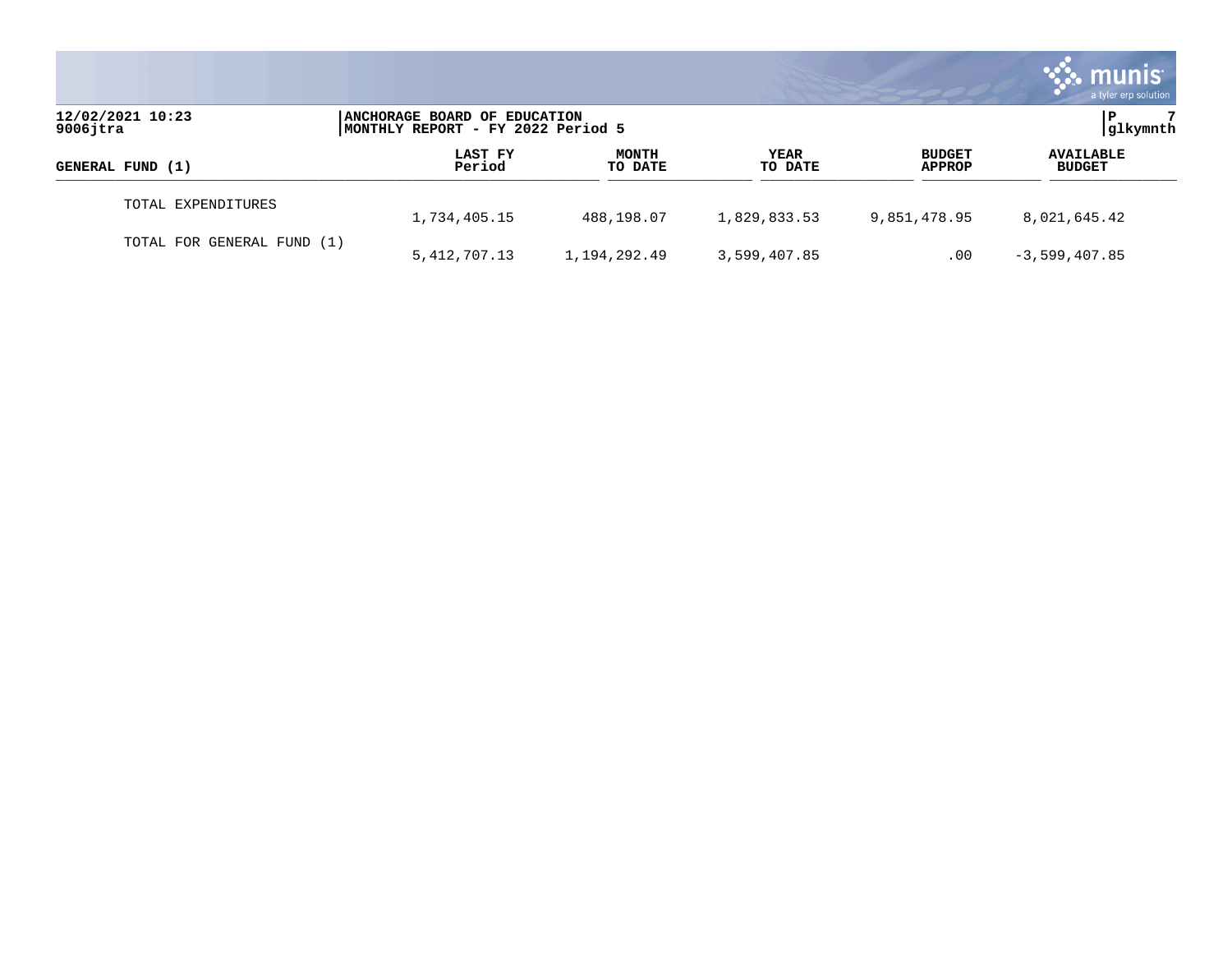|                                        |                                                                   |                         |                        |                                | a tyler erp solution              |
|----------------------------------------|-------------------------------------------------------------------|-------------------------|------------------------|--------------------------------|-----------------------------------|
| 12/02/2021 10:23<br>$9006$ jtra        | ANCHORAGE BOARD OF EDUCATION<br>MONTHLY REPORT - FY 2022 Period 5 |                         |                        |                                | P<br>8<br>glkymnth                |
| SPECIAL REVENUE (2)                    | LAST FY<br>Period                                                 | <b>MONTH</b><br>TO DATE | <b>YEAR</b><br>TO DATE | <b>BUDGET</b><br><b>APPROP</b> | <b>AVAILABLE</b><br><b>BUDGET</b> |
| REVENUES                               |                                                                   |                         |                        |                                |                                   |
| 0999 BEGINNING BALANCE                 |                                                                   |                         |                        |                                |                                   |
| TOTAL 0999 BEGINNING BALANCE           | .00                                                               | .00                     | .00                    | .00                            | .00                               |
| RECEIPTS                               |                                                                   |                         |                        |                                |                                   |
| REVENUE FROM LOCAL SOURCES             |                                                                   |                         |                        |                                |                                   |
| EARNINGS ON INVESTMENTS                |                                                                   |                         |                        |                                |                                   |
| 1510 INTEREST ON INVESTMENTS           | 41.78                                                             | 6.32                    | 48.31                  | .00                            | $-48.31$                          |
| TOTAL EARNINGS ON INVESTMENTS          | 41.78                                                             | 6.32                    | 48.31                  | .00                            | $-48.31$                          |
| STUDENT ACTIVITIES                     |                                                                   |                         |                        |                                |                                   |
| 1740 STUDENT FEES-CHROMEBOOKS          | 1,425.72                                                          | .00                     | 33,977.72              | .00                            | $-33,977.72$                      |
| TOTAL STUDENT ACTIVITIES               | 1,425.72                                                          | .00                     | 33,977.72              | .00                            | $-33,977.72$                      |
| OTHER REVENUE FROM LOCAL SOURCES       |                                                                   |                         |                        |                                |                                   |
| 1920 CONTRIBUTIONS/DONATIONS           | .00                                                               | .00                     | 12,375.88              | 32,290.00                      | 19,914.12                         |
| TOTAL OTHER REVENUE FROM LOCAL SOURCES | .00                                                               | .00                     | 12,375.88              | 32,290.00                      | 19,914.12                         |
| TOTAL REVENUE FROM LOCAL SOURCES       | 1,467.50                                                          | 6.32                    | 46,401.91              | 32,290.00                      | $-14, 111.91$                     |
| REVENUE FROM STATE SOURCES             |                                                                   |                         |                        |                                |                                   |
| STATE PROGRAM                          |                                                                   |                         |                        |                                |                                   |
| 3111 SEEK PROGRAM                      | .00                                                               | .00                     | .00                    | .00                            | .00                               |
| TOTAL STATE PROGRAM                    | .00                                                               | .00                     | .00                    | .00                            | .00                               |
| RESTRICTED                             |                                                                   |                         |                        |                                |                                   |
| 3200 RESTRICTED STATE REVENUE          | 68, 216.42                                                        | 15,890.75               | 78,007.64              | 103,484.00                     | 25, 476.36                        |
| TOTAL RESTRICTED                       | 68, 216.42                                                        | 15,890.75               | 78,007.64              | 103,484.00                     | 25, 476.36                        |
| REVENUE IN LIEU OF TAXES/STATE         |                                                                   |                         |                        |                                |                                   |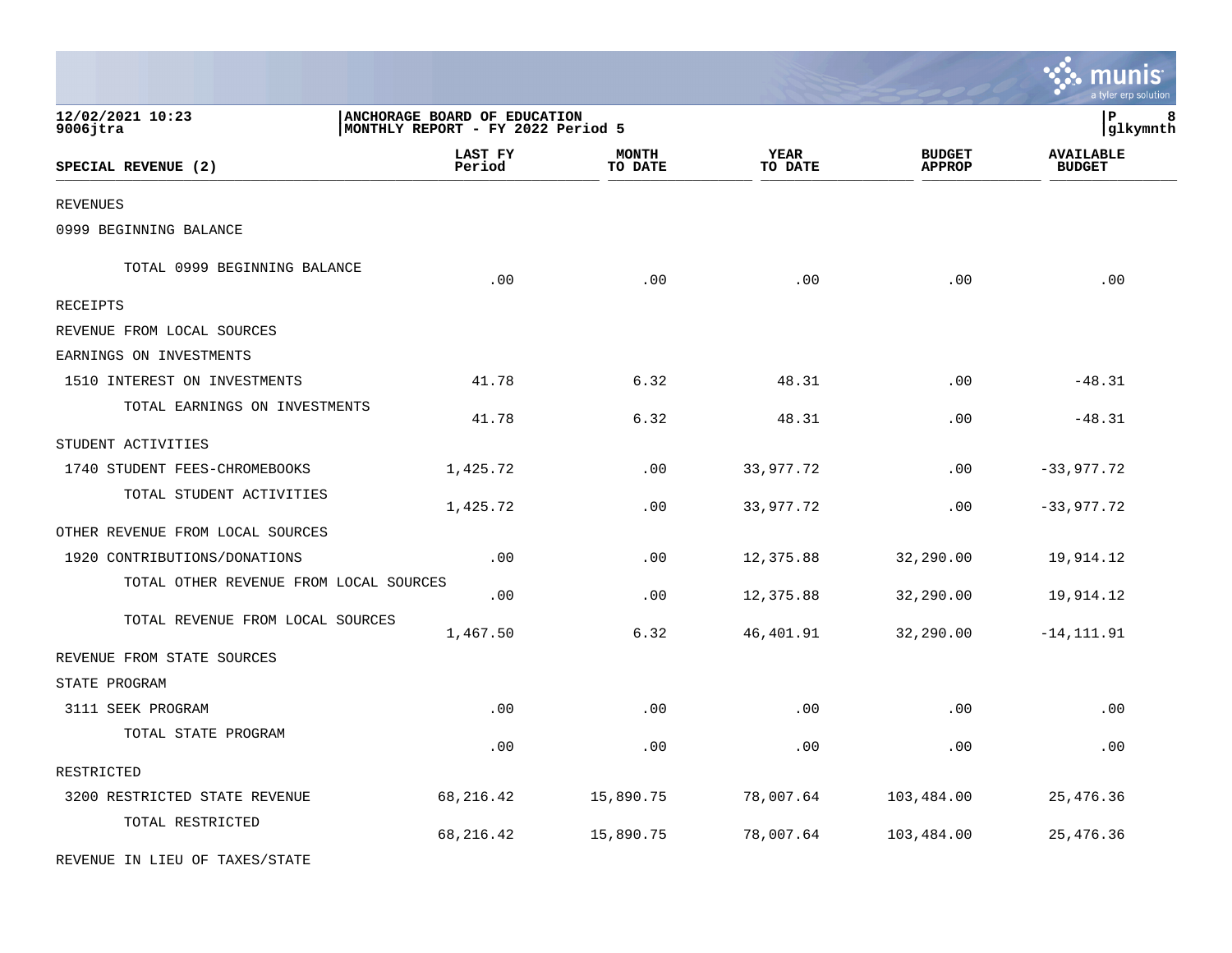|                                      |                                                                   |                         |                        |                                | munis<br>a tyler erp solution     |
|--------------------------------------|-------------------------------------------------------------------|-------------------------|------------------------|--------------------------------|-----------------------------------|
| 12/02/2021 10:23<br>$9006$ jtra      | ANCHORAGE BOARD OF EDUCATION<br>MONTHLY REPORT - FY 2022 Period 5 |                         |                        |                                | ΙP<br>9<br> glkymnth              |
| SPECIAL REVENUE (2)                  | <b>LAST FY</b><br>Period                                          | <b>MONTH</b><br>TO DATE | <b>YEAR</b><br>TO DATE | <b>BUDGET</b><br><b>APPROP</b> | <b>AVAILABLE</b><br><b>BUDGET</b> |
| 3800 REV IN LIEU OF TAX/STATE--USF   | .00                                                               | .00                     | .00                    | .00                            | .00                               |
| TOTAL REVENUE IN LIEU OF TAXES/STATE | .00                                                               | .00                     | .00                    | .00                            | .00                               |
| TOTAL REVENUE FROM STATE SOURCES     | 68, 216.42                                                        | 15,890.75               | 78,007.64              | 103,484.00                     | 25, 476.36                        |
| REVENUE FROM FEDERAL SOURCES         |                                                                   |                         |                        |                                |                                   |
| RESTRICTED THROUGH THE STATE         |                                                                   |                         |                        |                                |                                   |
| 4500 RESTRICTED FED THRU STATE       | $-5,481.61$                                                       | .00                     | $-8,899.34$            | 131,291.00                     | 140,190.34                        |
| TOTAL RESTRICTED THROUGH THE STATE   | $-5,481.61$                                                       | .00                     | $-8,899.34$            | 131,291.00                     | 140,190.34                        |
| TOTAL REVENUE FROM FEDERAL SOURCES   | $-5,481.61$                                                       | .00                     | $-8,899.34$            | 131,291.00                     | 140,190.34                        |
| OTHER RECEIPTS                       |                                                                   |                         |                        |                                |                                   |
| INTERFUND TRANSFERS                  |                                                                   |                         |                        |                                |                                   |
| 5210 FUND TRANSFER                   | .00                                                               | .00                     | .00                    | .00                            | .00                               |
| TOTAL INTERFUND TRANSFERS            | .00                                                               | .00                     | .00                    | .00                            | .00                               |
| TOTAL OTHER RECEIPTS                 | .00                                                               | .00                     | .00                    | .00                            | .00                               |
| TOTAL RECEIPTS                       | 64,202.31                                                         | 15,897.07               | 115,510.21             | 267,065.00                     | 151,554.79                        |
| TOTAL REVENUE                        | 64, 202.31                                                        | 15,897.07               | 115,510.21             | 267,065.00                     | 151,554.79                        |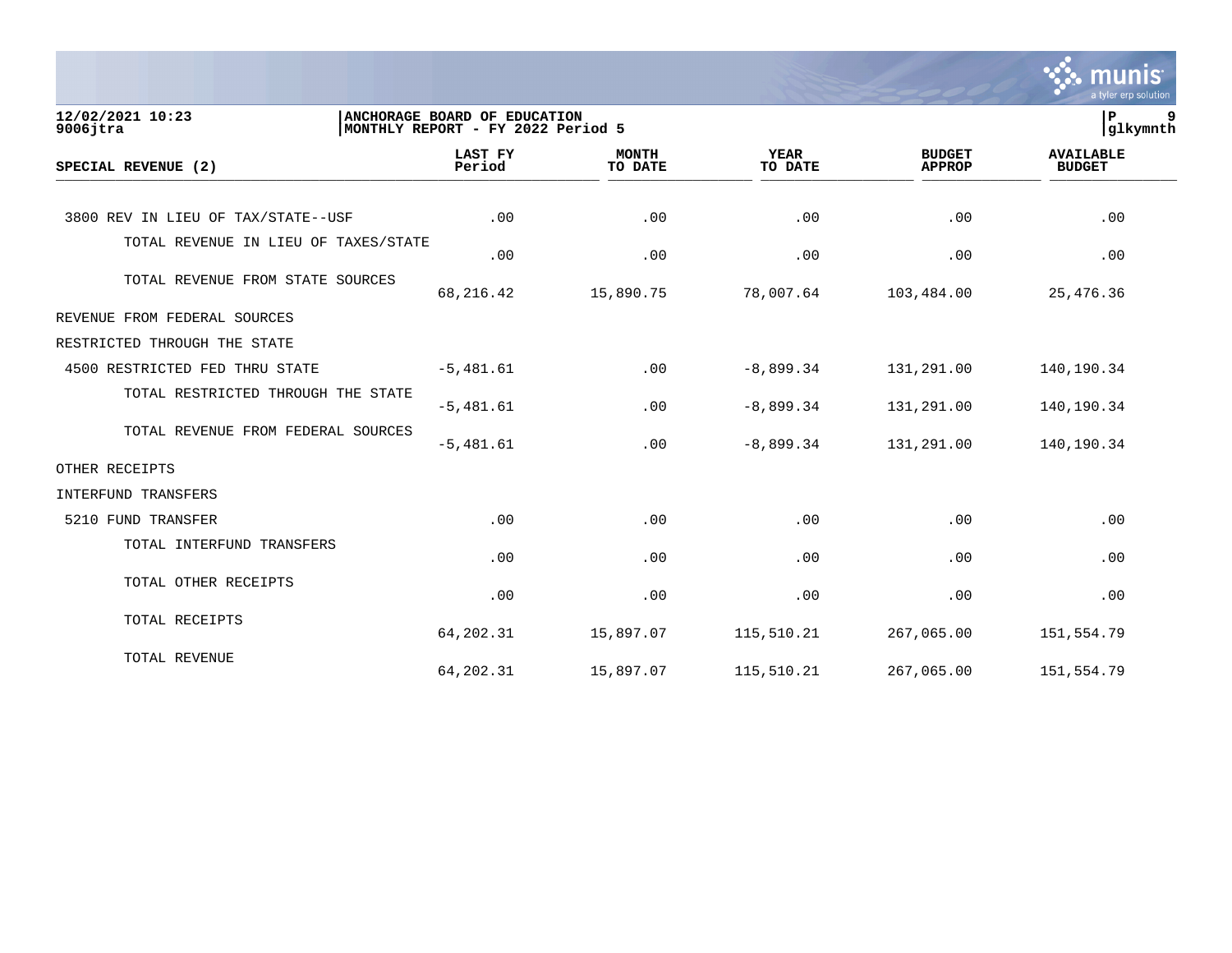

| $9006$ jtra                                                                  | 12/02/2021 10:23                                                                                                                                                                                                                    | ANCHORAGE BOARD OF EDUCATION<br>MONTHLY REPORT - FY 2022 Period 5                                              |                                                                                              |                                                                                                         |                                                                                                       | 10<br>ΙP<br> glkymnth                                                                                                   |  |
|------------------------------------------------------------------------------|-------------------------------------------------------------------------------------------------------------------------------------------------------------------------------------------------------------------------------------|----------------------------------------------------------------------------------------------------------------|----------------------------------------------------------------------------------------------|---------------------------------------------------------------------------------------------------------|-------------------------------------------------------------------------------------------------------|-------------------------------------------------------------------------------------------------------------------------|--|
|                                                                              | SPECIAL REVENUE (2)                                                                                                                                                                                                                 | <b>LAST FY</b><br>Period                                                                                       | <b>MONTH</b><br>TO DATE                                                                      | <b>YEAR</b><br>TO DATE                                                                                  | <b>BUDGET</b><br><b>APPROP</b>                                                                        | <b>AVAILABLE</b><br><b>BUDGET</b>                                                                                       |  |
| <b>EXPENDITURES</b>                                                          |                                                                                                                                                                                                                                     |                                                                                                                |                                                                                              |                                                                                                         |                                                                                                       |                                                                                                                         |  |
|                                                                              | 1000 INSTRUCTION                                                                                                                                                                                                                    |                                                                                                                |                                                                                              |                                                                                                         |                                                                                                       |                                                                                                                         |  |
| 0100<br>0200<br>0300<br>0400<br>0500<br>0600<br>0700<br>0800<br>0840<br>0900 | SALARIES PERSONNEL SERVICES<br>EMPLOYEE BENEFITS<br>PURCHASED PROF AND TECH SERV<br>PURCHASED PROPERTY SERVICES<br>OTHER PURCHASED SERVICES<br>SUPPLIES<br>PROPERTY<br>DEBT SERVICE AND MISCELLANEOUS<br>CONTINGENCY<br>OTHER ITEMS | 15,923.56<br>610.73<br>71,965.57<br>$\overline{00}$<br>6,214.98<br>119,328.62<br>2,950.00<br>.00<br>.00<br>.00 | 4,746.03<br>188.54<br>3,835.00<br>.00<br>325.00<br>2,763.30<br>.00<br>2,320.00<br>.00<br>.00 | 58,250.54<br>686.55<br>21,597.51<br>.00<br>5,040.00<br>38,050.70<br>3,250.00<br>6, 160.00<br>.00<br>.00 | 63,945.60<br>1,446.00<br>93,869.40<br>.00<br>10,461.00<br>64,911.00<br>14,580.00<br>.00<br>.00<br>.00 | 5,695.06<br>759.45<br>72, 271.89<br>$\overline{00}$<br>5,421.00<br>26,860.30<br>11,330.00<br>$-6, 160.00$<br>.00<br>.00 |  |
|                                                                              | TOTAL 1000<br>INSTRUCTION                                                                                                                                                                                                           | 216,993.46                                                                                                     | 14,177.87                                                                                    | 133,035.30                                                                                              | 249,213.00                                                                                            | 116,177.70                                                                                                              |  |
| 2200                                                                         | INSTRUCTIONAL STAFF SUPP SERV                                                                                                                                                                                                       |                                                                                                                |                                                                                              |                                                                                                         |                                                                                                       |                                                                                                                         |  |
| 0100<br>0200<br>0300<br>0500<br>0600<br>0700<br>0800                         | SALARIES PERSONNEL SERVICES<br>EMPLOYEE BENEFITS<br>PURCHASED PROF AND TECH SERV<br>OTHER PURCHASED SERVICES<br>SUPPLIES<br>PROPERTY<br>DEBT SERVICE AND MISCELLANEOUS                                                              | .00<br>.00<br>2,952.00<br>.00<br>.00<br>.00<br>.00                                                             | .00<br>.00<br>.00<br>.00<br>.00<br>.00<br>.00                                                | .00<br>.00<br>.00<br>.00<br>738.62<br>.00<br>.00                                                        | 4,922.00<br>705.00<br>11,200.00<br>.00<br>1,025.00<br>.00<br>.00                                      | 4,922.00<br>705.00<br>11,200.00<br>.00<br>286.38<br>.00<br>.00                                                          |  |
|                                                                              | TOTAL 2200<br>INSTRUCTIONAL STAFF SUPP SERV                                                                                                                                                                                         | 2,952.00                                                                                                       | .00                                                                                          | 738.62                                                                                                  | 17,852.00                                                                                             | 17, 113.38                                                                                                              |  |
|                                                                              | TOTAL EXPENDITURES                                                                                                                                                                                                                  | 219,945.46                                                                                                     | 14,177.87                                                                                    | 133,773.92                                                                                              | 267,065.00                                                                                            | 133,291.08                                                                                                              |  |
|                                                                              | TOTAL FOR SPECIAL REVENUE (2)                                                                                                                                                                                                       | $-155, 743.15$                                                                                                 | 1,719.20                                                                                     | $-18, 263.71$                                                                                           | .00                                                                                                   | 18,263.71                                                                                                               |  |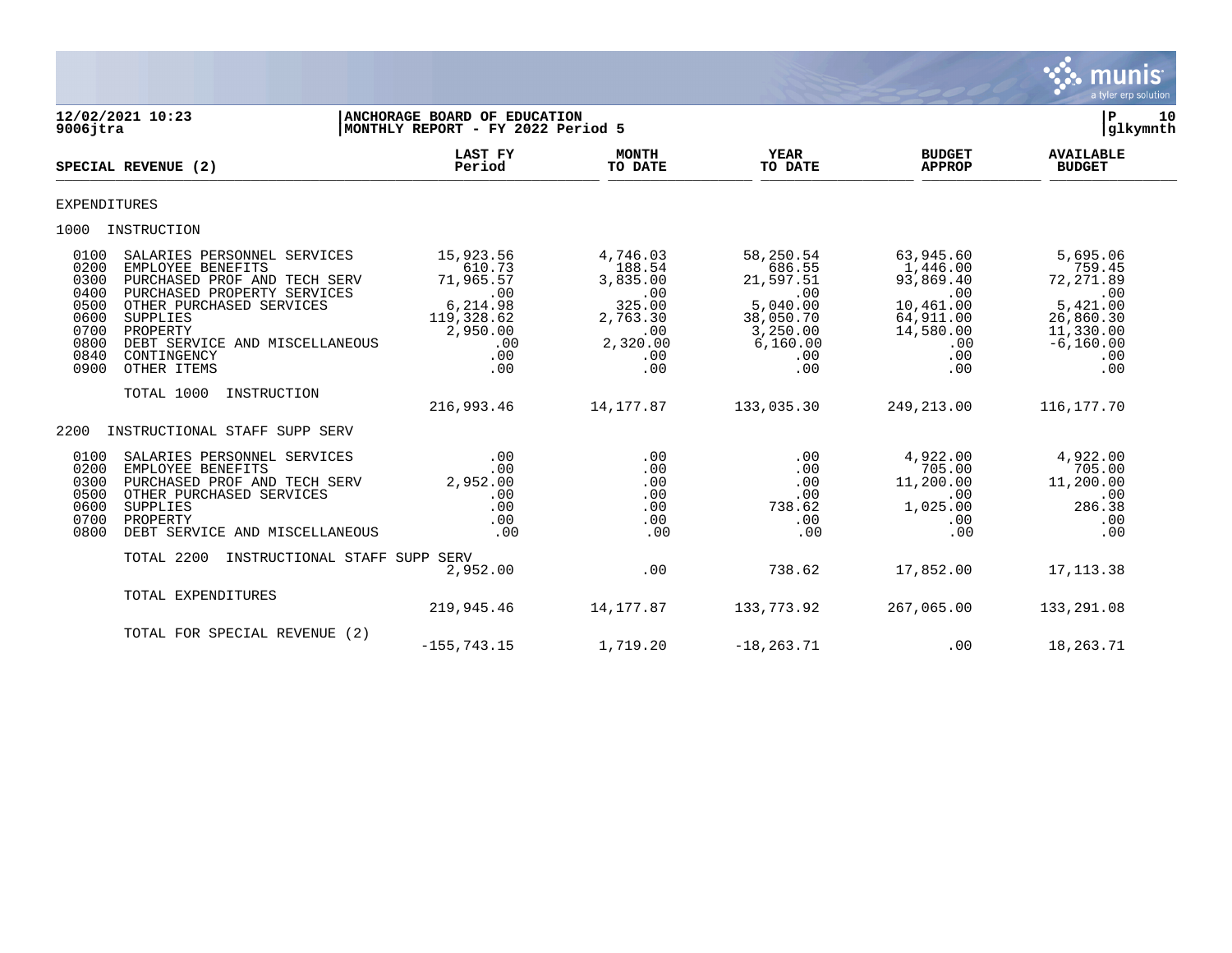|                                  |                                                                   |                         |                        |                                | munis<br>a tyler erp solution     |
|----------------------------------|-------------------------------------------------------------------|-------------------------|------------------------|--------------------------------|-----------------------------------|
| 12/02/2021 10:23<br>$9006$ jtra  | ANCHORAGE BOARD OF EDUCATION<br>MONTHLY REPORT - FY 2022 Period 5 |                         |                        |                                | lР<br>11<br> glkymnth             |
| CAPITAL OUTLAY FUND (310)        | LAST FY<br>Period                                                 | <b>MONTH</b><br>TO DATE | <b>YEAR</b><br>TO DATE | <b>BUDGET</b><br><b>APPROP</b> | <b>AVAILABLE</b><br><b>BUDGET</b> |
| <b>REVENUES</b>                  |                                                                   |                         |                        |                                |                                   |
| 0999 BEGINNING BALANCE           |                                                                   |                         |                        |                                |                                   |
| TOTAL 0999 BEGINNING BALANCE     | .00                                                               | .00                     | .00                    | .00                            | .00                               |
| <b>RECEIPTS</b>                  |                                                                   |                         |                        |                                |                                   |
| REVENUE FROM LOCAL SOURCES       |                                                                   |                         |                        |                                |                                   |
| EARNINGS ON INVESTMENTS          |                                                                   |                         |                        |                                |                                   |
| 1510 INTEREST ON INVESTMENTS     | 68.08                                                             | 16.74                   | 127.91                 | .00                            | $-127.91$                         |
| TOTAL EARNINGS ON INVESTMENTS    | 68.08                                                             | 16.74                   | 127.91                 | .00                            | $-127.91$                         |
| TOTAL REVENUE FROM LOCAL SOURCES | 68.08                                                             | 16.74                   | 127.91                 | .00                            | $-127.91$                         |
| REVENUE FROM STATE SOURCES       |                                                                   |                         |                        |                                |                                   |
| RESTRICTED                       |                                                                   |                         |                        |                                |                                   |
| 3200 RESTRICTED STATE REVENUE    | 17,283.00                                                         | .00                     | 18,124.00              | 36,248.00                      | 18,124.00                         |
| TOTAL RESTRICTED                 | 17,283.00                                                         | .00                     | 18,124.00              | 36,248.00                      | 18,124.00                         |
| TOTAL REVENUE FROM STATE SOURCES | 17,283.00                                                         | .00                     | 18,124.00              | 36,248.00                      | 18,124.00                         |
| OTHER RECEIPTS                   |                                                                   |                         |                        |                                |                                   |
| INTERFUND TRANSFERS              |                                                                   |                         |                        |                                |                                   |
| 5210 FUND TRANSFER               | .00                                                               | .00                     | .00                    | .00                            | .00                               |
| TOTAL INTERFUND TRANSFERS        | .00                                                               | .00                     | .00                    | .00                            | .00                               |
| TOTAL OTHER RECEIPTS             | .00                                                               | .00                     | .00                    | .00                            | .00                               |
| TOTAL RECEIPTS                   | 17,351.08                                                         | 16.74                   | 18,251.91              | 36,248.00                      | 17,996.09                         |
| TOTAL REVENUE                    | 17,351.08                                                         | 16.74                   | 18,251.91              | 36,248.00                      | 17,996.09                         |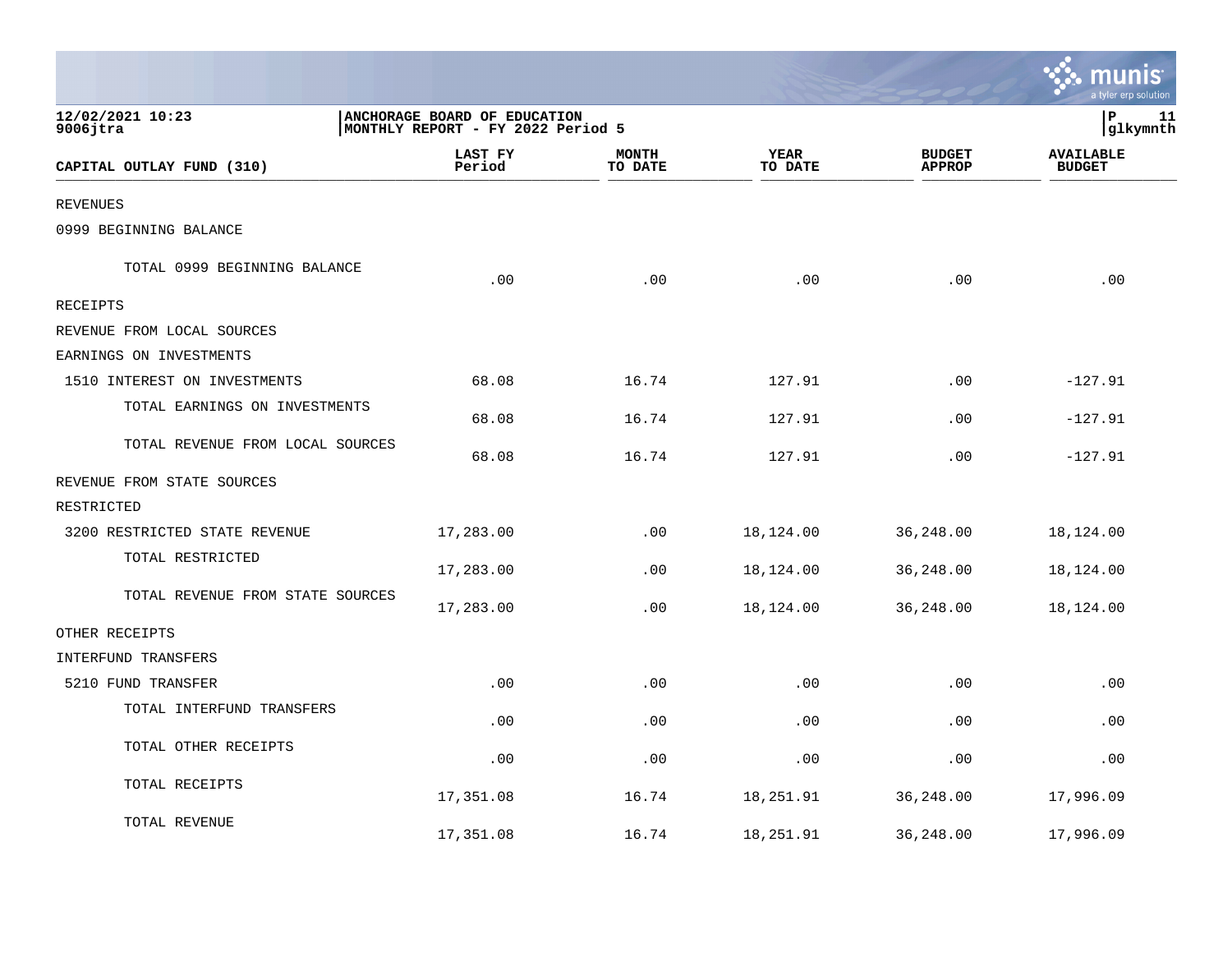

| 12/02/2021 10:23<br>$9006$ jtra                                               | ANCHORAGE BOARD OF EDUCATION<br>MONTHLY REPORT - FY 2022 Period 5 |                         |                        |                                | 12<br>lР<br> glkymnth             |
|-------------------------------------------------------------------------------|-------------------------------------------------------------------|-------------------------|------------------------|--------------------------------|-----------------------------------|
| CAPITAL OUTLAY FUND (310)                                                     | LAST FY<br>Period                                                 | <b>MONTH</b><br>TO DATE | <b>YEAR</b><br>TO DATE | <b>BUDGET</b><br><b>APPROP</b> | <b>AVAILABLE</b><br><b>BUDGET</b> |
| EXPENDITURES                                                                  |                                                                   |                         |                        |                                |                                   |
| DEBT SERVICE<br>5100                                                          |                                                                   |                         |                        |                                |                                   |
| 0400<br>PURCHASED PROPERTY SERVICES<br>0800<br>DEBT SERVICE AND MISCELLANEOUS | .00<br>.00                                                        | .00<br>.00              | .00<br>.00             | 36,248.00<br>.00               | 36,248.00<br>.00                  |
| TOTAL 5100<br>DEBT SERVICE                                                    | .00                                                               | .00                     | .00                    | 36, 248.00                     | 36,248.00                         |
| 5200<br>FUND TRANSFERS                                                        |                                                                   |                         |                        |                                |                                   |
| 0900<br>OTHER ITEMS                                                           | 11,928.50                                                         | .00                     | .00                    | .00                            | .00                               |
| TOTAL 5200<br>FUND TRANSFERS                                                  | 11,928.50                                                         | .00                     | .00                    | .00                            | .00                               |
| TOTAL EXPENDITURES                                                            | 11,928.50                                                         | .00                     | .00                    | 36,248.00                      | 36,248.00                         |
| TOTAL FOR CAPITAL OUTLAY FUND (310)                                           | 5,422.58                                                          | 16.74                   | 18,251.91              | .00                            | $-18, 251.91$                     |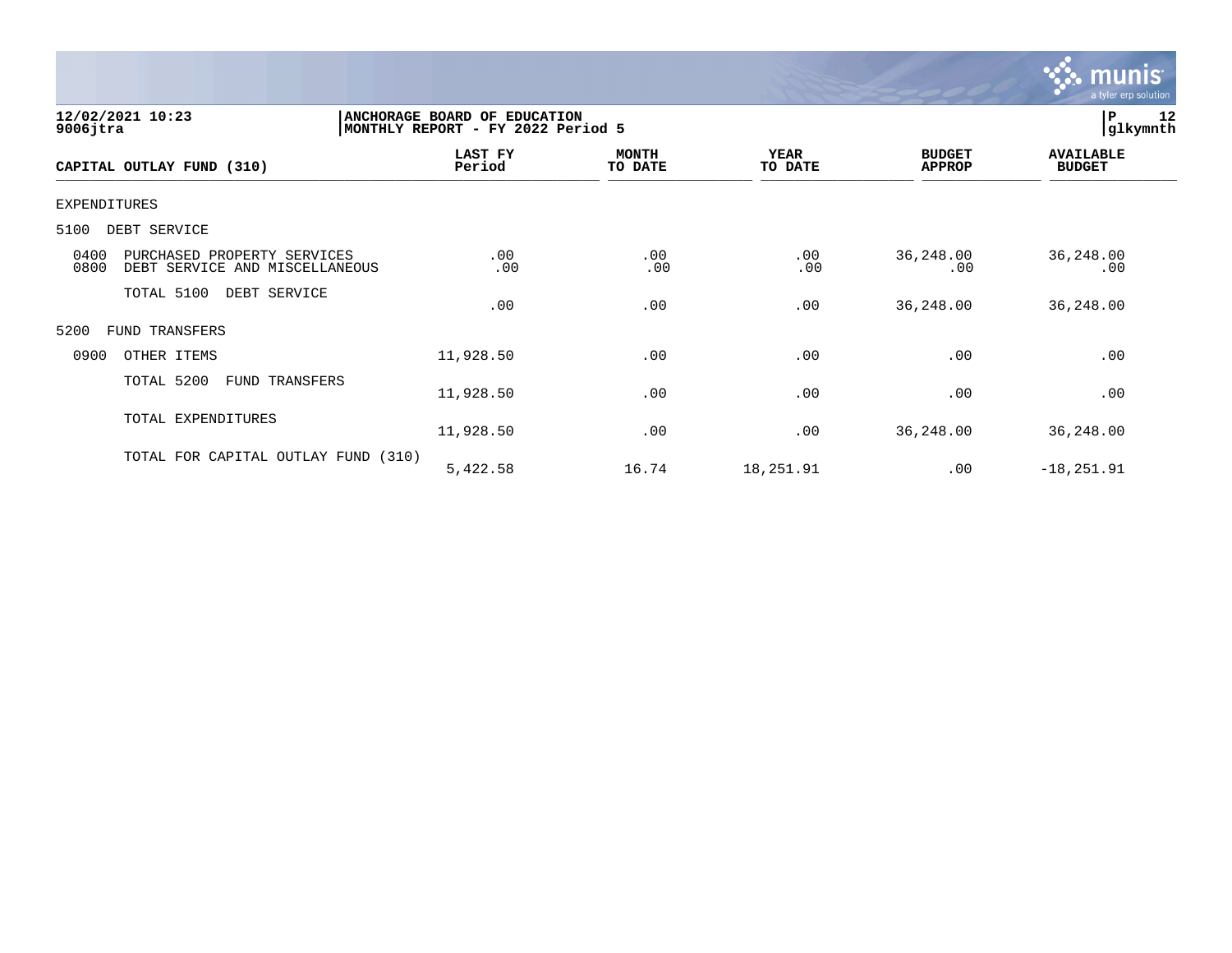|                                                           |                                                                   |                                |                        |                                | a tyler erp solution              |
|-----------------------------------------------------------|-------------------------------------------------------------------|--------------------------------|------------------------|--------------------------------|-----------------------------------|
| 12/02/2021 10:23<br>$9006$ jtra                           | ANCHORAGE BOARD OF EDUCATION<br>MONTHLY REPORT - FY 2022 Period 5 | $\, {\bf P}$<br>13<br>glkymnth |                        |                                |                                   |
| BUILDING FUND (FSPK) (320)                                | LAST FY<br>Period                                                 | <b>MONTH</b><br>TO DATE        | <b>YEAR</b><br>TO DATE | <b>BUDGET</b><br><b>APPROP</b> | <b>AVAILABLE</b><br><b>BUDGET</b> |
| <b>REVENUES</b>                                           |                                                                   |                                |                        |                                |                                   |
| 0999 BEGINNING BALANCE                                    |                                                                   |                                |                        |                                |                                   |
| TOTAL 0999 BEGINNING BALANCE                              | .00                                                               | .00                            | .00                    | .00                            | .00                               |
| RECEIPTS                                                  |                                                                   |                                |                        |                                |                                   |
| REVENUE FROM LOCAL SOURCES                                |                                                                   |                                |                        |                                |                                   |
| AD VALOREM TAXES                                          |                                                                   |                                |                        |                                |                                   |
| 1111 GENERAL PROPERTY TAX<br>1115 DELINQUENT PROPERTY TAX | .00<br>.00                                                        | .00<br>.00                     | $.00 \,$<br>.00        | 262, 315.00<br>.00             | 262, 315.00<br>.00                |
| TOTAL AD VALOREM TAXES                                    | .00                                                               | .00                            | .00                    | 262,315.00                     | 262,315.00                        |
| EARNINGS ON INVESTMENTS                                   |                                                                   |                                |                        |                                |                                   |
| 1510 INTEREST ON INVESTMENTS                              | 641.15                                                            | 179.09                         | 1,368.13               | .00                            | $-1, 368.13$                      |
| TOTAL EARNINGS ON INVESTMENTS                             | 641.15                                                            | 179.09                         | 1,368.13               | .00                            | $-1, 368.13$                      |
| TOTAL REVENUE FROM LOCAL SOURCES                          | 641.15                                                            | 179.09                         | 1,368.13               | 262,315.00                     | 260,946.87                        |
| REVENUE FROM STATE SOURCES                                |                                                                   |                                |                        |                                |                                   |
| RESTRICTED                                                |                                                                   |                                |                        |                                |                                   |
| 3200 RESTRICTED STATE REVENUE                             | .00                                                               | .00                            | $.00 \,$               | .00                            | .00                               |
| TOTAL RESTRICTED                                          | .00                                                               | .00                            | .00                    | .00                            | .00                               |
| TOTAL REVENUE FROM STATE SOURCES                          | .00                                                               | .00                            | .00                    | .00                            | .00                               |
| OTHER RECEIPTS                                            |                                                                   |                                |                        |                                |                                   |
| INTERFUND TRANSFERS                                       |                                                                   |                                |                        |                                |                                   |
| 5210 FUND TRANSFER                                        | .00                                                               | .00                            | .00                    | .00                            | .00                               |
| TOTAL INTERFUND TRANSFERS                                 | .00                                                               | .00                            | .00                    | .00                            | .00                               |
| TOTAL OTHER RECEIPTS                                      | .00                                                               | .00                            | .00                    | .00                            | .00                               |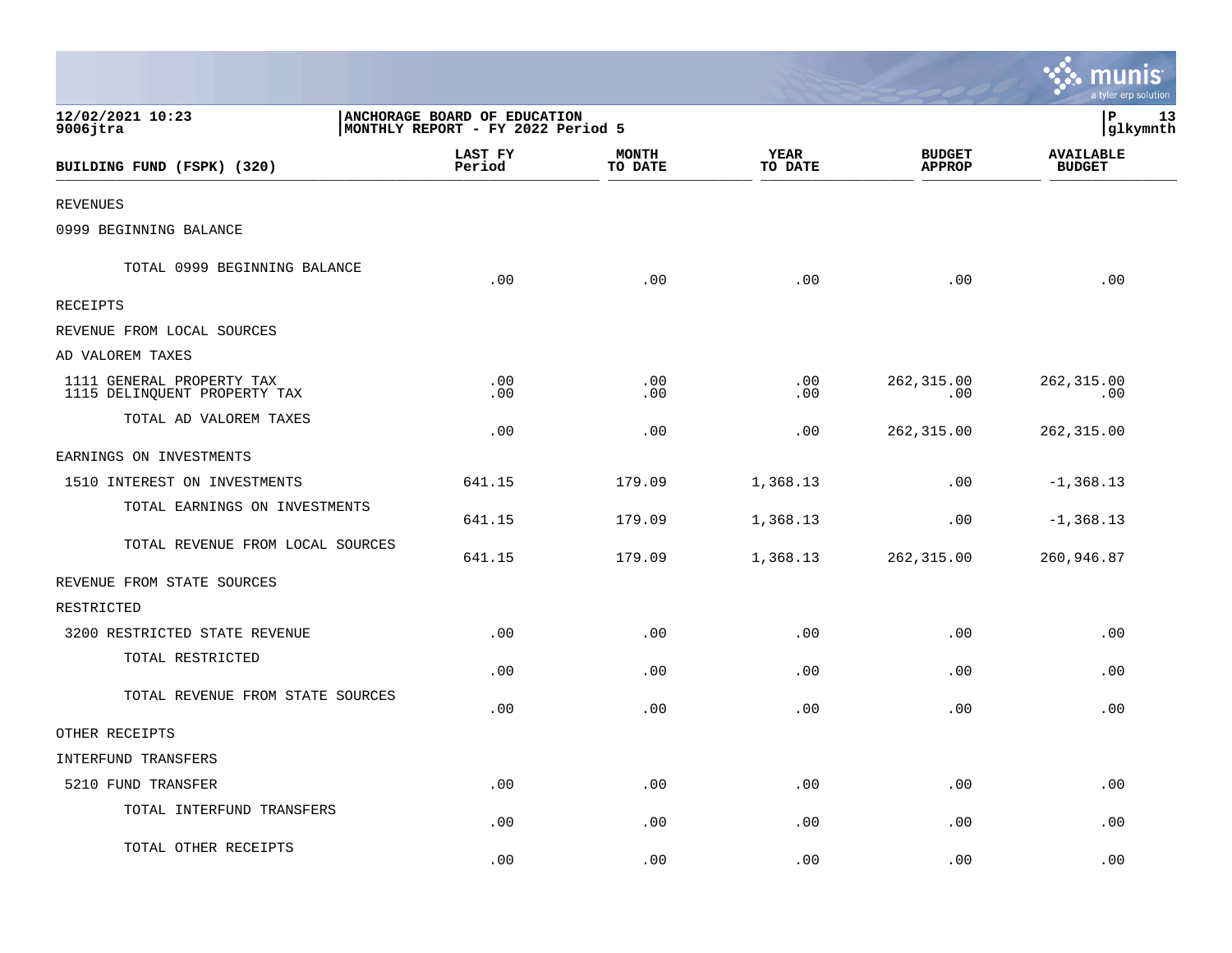|                                 |                                                                   |                         |                        |                                | munis<br>a tyler erp solution     |
|---------------------------------|-------------------------------------------------------------------|-------------------------|------------------------|--------------------------------|-----------------------------------|
| 12/02/2021 10:23<br>$9006$ jtra | ANCHORAGE BOARD OF EDUCATION<br>MONTHLY REPORT - FY 2022 Period 5 | 14<br>P<br> glkymnth    |                        |                                |                                   |
| BUILDING FUND (FSPK) (320)      | LAST FY<br>Period                                                 | <b>MONTH</b><br>TO DATE | <b>YEAR</b><br>TO DATE | <b>BUDGET</b><br><b>APPROP</b> | <b>AVAILABLE</b><br><b>BUDGET</b> |
| TOTAL RECEIPTS                  | 641.15                                                            | 179.09                  | 1,368.13               | 262,315.00                     | 260,946.87                        |
| TOTAL REVENUE                   | 641.15                                                            | 179.09                  | 1,368.13               | 262,315.00                     | 260,946.87                        |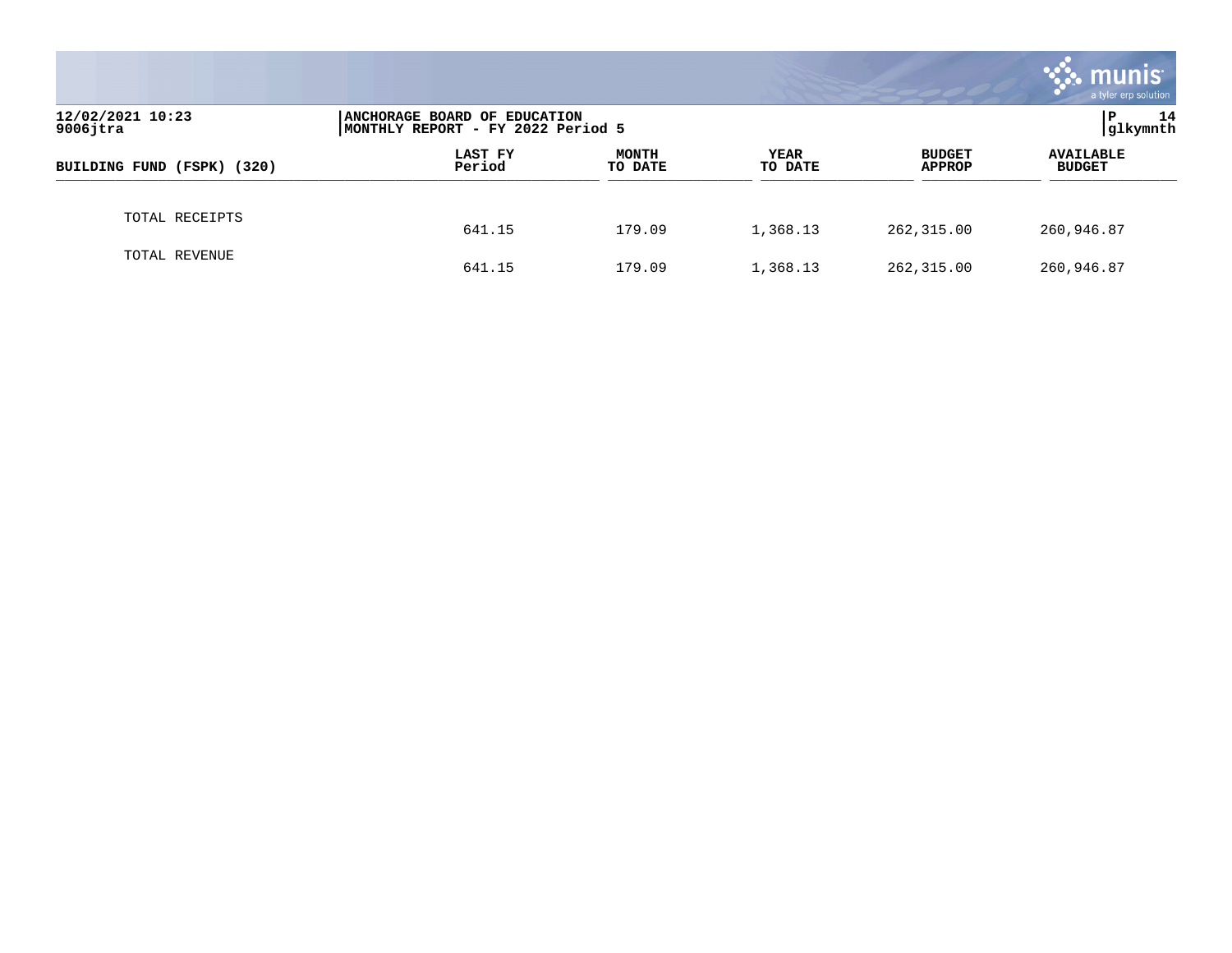

| 12/02/2021 10:23<br>$9006$ jtra                                                                                   | ANCHORAGE BOARD OF EDUCATION<br>MONTHLY REPORT - FY 2022 Period 5 |                         |                        |                                | P<br> glkymnth                    | 15 |
|-------------------------------------------------------------------------------------------------------------------|-------------------------------------------------------------------|-------------------------|------------------------|--------------------------------|-----------------------------------|----|
| BUILDING FUND (FSPK) (320)                                                                                        | LAST FY<br>Period                                                 | <b>MONTH</b><br>TO DATE | <b>YEAR</b><br>TO DATE | <b>BUDGET</b><br><b>APPROP</b> | <b>AVAILABLE</b><br><b>BUDGET</b> |    |
| EXPENDITURES                                                                                                      |                                                                   |                         |                        |                                |                                   |    |
| 5100<br>DEBT SERVICE                                                                                              |                                                                   |                         |                        |                                |                                   |    |
| 0400<br>PURCHASED PROPERTY SERVICES<br>0500<br>OTHER PURCHASED SERVICES<br>0800<br>DEBT SERVICE AND MISCELLANEOUS | .00<br>.00<br>.00                                                 | .00<br>.00<br>.00       | .00<br>.00<br>.00      | 262,315.00<br>.00<br>.00       | 262, 315.00<br>.00<br>.00         |    |
| TOTAL 5100<br>DEBT SERVICE                                                                                        | .00                                                               | .00                     | .00                    | 262,315.00                     | 262,315.00                        |    |
| 5200<br>FUND TRANSFERS                                                                                            |                                                                   |                         |                        |                                |                                   |    |
| 0900<br>OTHER ITEMS                                                                                               | .00                                                               | .00                     | .00                    | .00                            | .00                               |    |
| TOTAL 5200<br>FUND TRANSFERS                                                                                      | .00                                                               | .00                     | .00                    | .00                            | .00                               |    |
| TOTAL EXPENDITURES                                                                                                | .00                                                               | .00                     | .00                    | 262,315.00                     | 262, 315.00                       |    |
| TOTAL FOR BUILDING FUND<br>(FSPK)                                                                                 | (320)<br>641.15                                                   | 179.09                  | 1,368.13               | .00                            | $-1, 368.13$                      |    |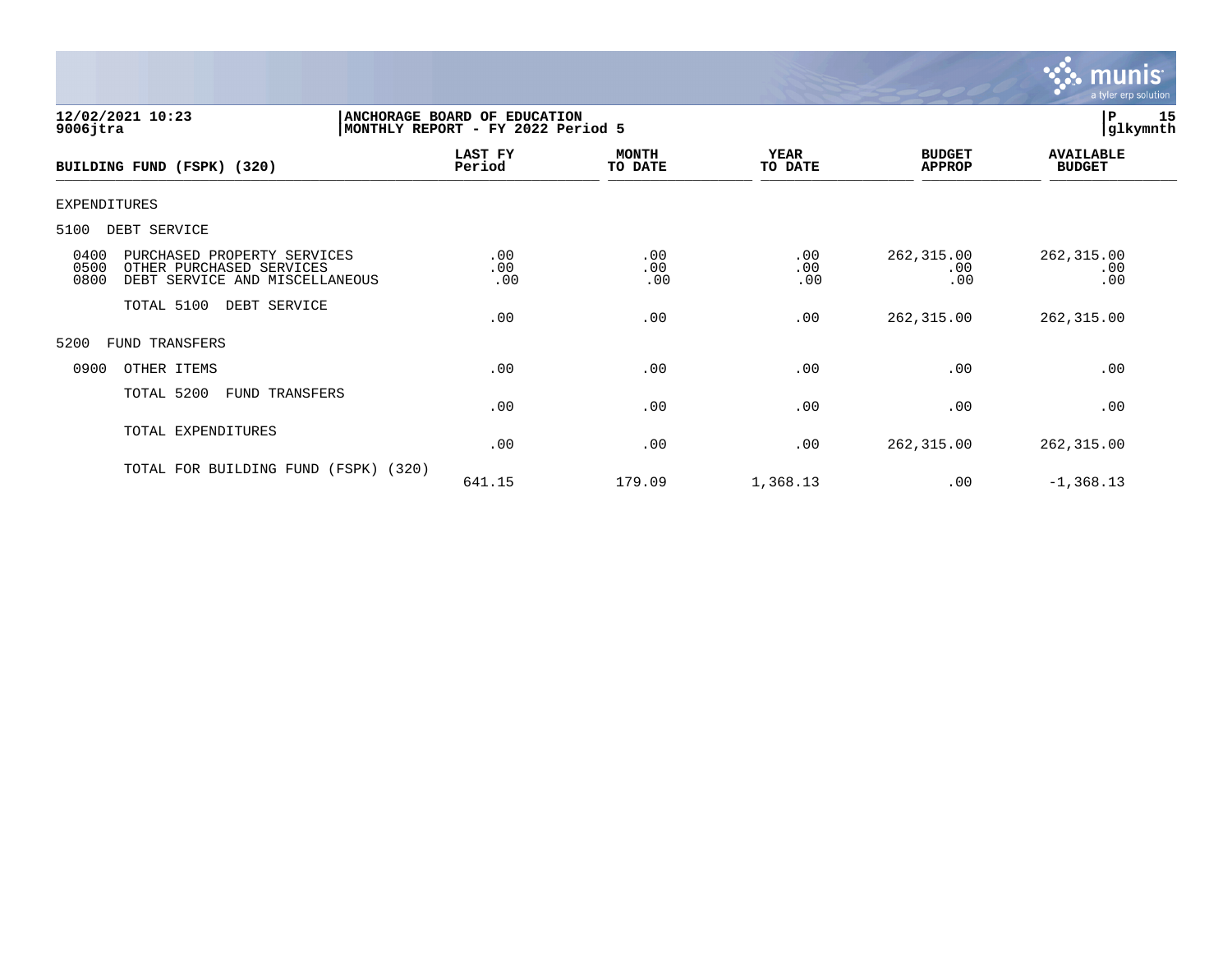|                                        |                                                                   |                         |                        |                                | a tyler erp solution              |
|----------------------------------------|-------------------------------------------------------------------|-------------------------|------------------------|--------------------------------|-----------------------------------|
| 12/02/2021 10:23<br>$9006$ jtra        | ANCHORAGE BOARD OF EDUCATION<br>MONTHLY REPORT - FY 2022 Period 5 |                         |                        |                                | 16<br>P<br>glkymnth               |
| CONSTRUCTION FUND (360)                | <b>LAST FY</b><br>Period                                          | <b>MONTH</b><br>TO DATE | <b>YEAR</b><br>TO DATE | <b>BUDGET</b><br><b>APPROP</b> | <b>AVAILABLE</b><br><b>BUDGET</b> |
| <b>REVENUES</b>                        |                                                                   |                         |                        |                                |                                   |
| 0999 BEGINNING BALANCE                 |                                                                   |                         |                        |                                |                                   |
| TOTAL 0999 BEGINNING BALANCE           | .00                                                               | .00                     | .00                    | .00                            | .00                               |
| RECEIPTS                               |                                                                   |                         |                        |                                |                                   |
| REVENUE FROM LOCAL SOURCES             |                                                                   |                         |                        |                                |                                   |
| OTHER REVENUE FROM LOCAL SOURCES       |                                                                   |                         |                        |                                |                                   |
| 1990 MISCELLANEOUS REVENUE             | .00                                                               | .00                     | .00                    | .00                            | .00                               |
| TOTAL OTHER REVENUE FROM LOCAL SOURCES | .00                                                               | .00                     | .00                    | .00                            | .00                               |
| TOTAL REVENUE FROM LOCAL SOURCES       | .00                                                               | .00                     | .00                    | .00                            | .00                               |
| OTHER RECEIPTS                         |                                                                   |                         |                        |                                |                                   |
| <b>INTERFUND TRANSFERS</b>             |                                                                   |                         |                        |                                |                                   |
| 5210 FUND TRANSFER                     | 11,928.50                                                         | .00                     | .00                    | .00                            | .00                               |
| TOTAL INTERFUND TRANSFERS              | 11,928.50                                                         | .00                     | .00                    | .00                            | .00                               |
| TOTAL OTHER RECEIPTS                   | 11,928.50                                                         | .00                     | .00                    | .00                            | .00                               |
| TOTAL RECEIPTS                         | 11,928.50                                                         | .00                     | .00                    | .00                            | .00                               |
| TOTAL REVENUE                          | 11,928.50                                                         | .00                     | .00                    | .00                            | .00                               |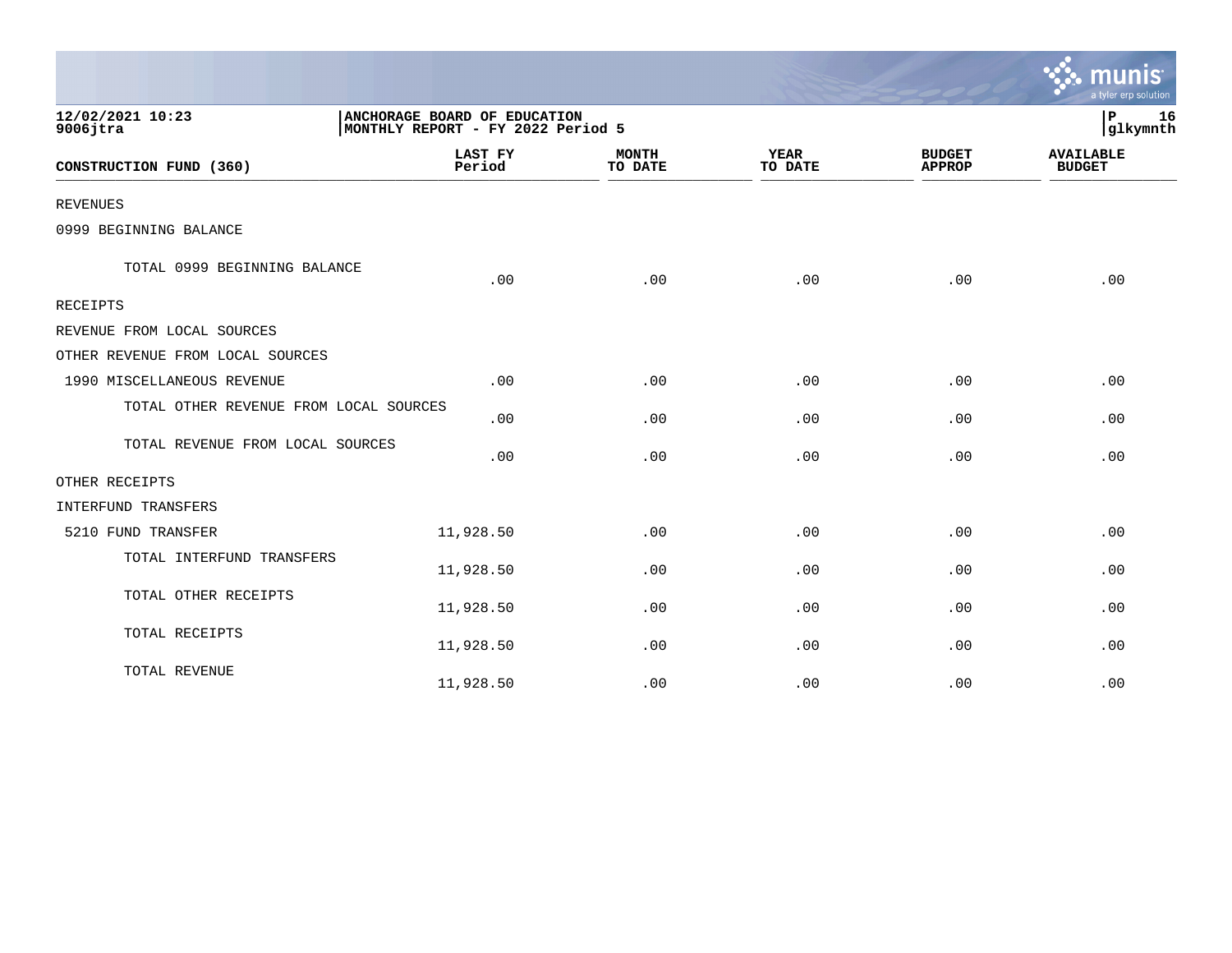

| 12/02/2021 10:23<br>$9006$ jtra                                                                                                                                                         |                                              | ANCHORAGE BOARD OF EDUCATION<br>MONTHLY REPORT - FY 2022 Period 5 |                                        |                                        |                                        |  |
|-----------------------------------------------------------------------------------------------------------------------------------------------------------------------------------------|----------------------------------------------|-------------------------------------------------------------------|----------------------------------------|----------------------------------------|----------------------------------------|--|
| CONSTRUCTION FUND (360)                                                                                                                                                                 | LAST FY<br>Period                            | <b>MONTH</b><br>TO DATE                                           | <b>YEAR</b><br>TO DATE                 | <b>BUDGET</b><br><b>APPROP</b>         | <b>AVAILABLE</b><br><b>BUDGET</b>      |  |
| <b>EXPENDITURES</b>                                                                                                                                                                     |                                              |                                                                   |                                        |                                        |                                        |  |
| 4700<br>BUILDING IMPROVEMENTS                                                                                                                                                           |                                              |                                                                   |                                        |                                        |                                        |  |
| 0100<br>SALARIES PERSONNEL SERVICES<br>0200<br>EMPLOYEE BENEFITS<br>0300<br>PURCHASED PROF AND TECH SERV<br>0400<br>PURCHASED PROPERTY SERVICES<br>0600<br>SUPPLIES<br>0700<br>PROPERTY | .00<br>.00<br>.00<br>24,083.82<br>.00<br>.00 | .00<br>.00<br>.00<br>.00<br>.00<br>.00                            | .00<br>.00<br>.00<br>.00<br>.00<br>.00 | .00<br>.00<br>.00<br>.00<br>.00<br>.00 | .00<br>.00<br>.00<br>.00<br>.00<br>.00 |  |
| TOTAL 4700<br>BUILDING IMPROVEMENTS                                                                                                                                                     | 24,083.82                                    | .00                                                               | .00                                    | .00                                    | .00                                    |  |
| TOTAL EXPENDITURES                                                                                                                                                                      | 24,083.82                                    | .00                                                               | .00                                    | .00                                    | .00                                    |  |
| TOTAL FOR CONSTRUCTION FUND (360)                                                                                                                                                       | $-12, 155.32$                                | .00                                                               | .00                                    | .00                                    | .00                                    |  |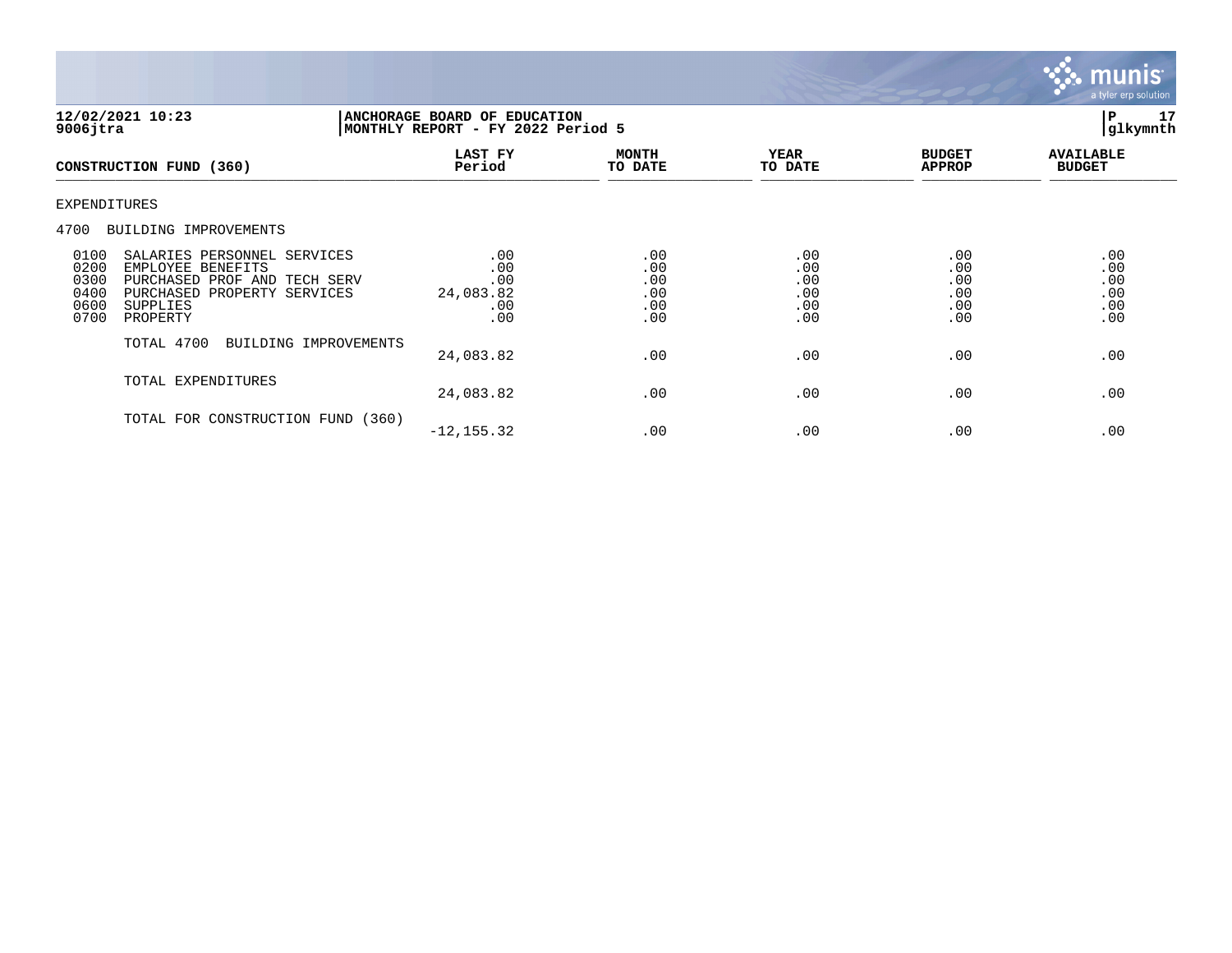|                                                |                                                                   |                         |                        |                                | mu<br><b>IS</b><br>a tyler erp solution |
|------------------------------------------------|-------------------------------------------------------------------|-------------------------|------------------------|--------------------------------|-----------------------------------------|
| 12/02/2021 10:23<br>$9006$ jtra                | ANCHORAGE BOARD OF EDUCATION<br>MONTHLY REPORT - FY 2022 Period 5 |                         |                        |                                | 18<br>ΙP<br>glkymnth                    |
| DEBT SERVICE FUND (400)                        | <b>LAST FY</b><br>Period                                          | <b>MONTH</b><br>TO DATE | <b>YEAR</b><br>TO DATE | <b>BUDGET</b><br><b>APPROP</b> | <b>AVAILABLE</b><br><b>BUDGET</b>       |
| <b>REVENUES</b>                                |                                                                   |                         |                        |                                |                                         |
| <b>RECEIPTS</b>                                |                                                                   |                         |                        |                                |                                         |
| REVENUE FROM STATE SOURCES                     |                                                                   |                         |                        |                                |                                         |
| REVENUE ON BEHALF PAYMENTS                     |                                                                   |                         |                        |                                |                                         |
| 3900 STATE ON-BEHALF PAYMENTS                  | .00                                                               | .00                     | .00                    | .00                            | .00                                     |
| TOTAL REVENUE ON BEHALF PAYMENTS               | .00                                                               | .00                     | .00                    | .00                            | .00                                     |
| TOTAL REVENUE FROM STATE SOURCES               | .00                                                               | .00                     | .00                    | .00                            | .00                                     |
| OTHER RECEIPTS                                 |                                                                   |                         |                        |                                |                                         |
| <b>BOND ISSUANCE</b>                           |                                                                   |                         |                        |                                |                                         |
| 5100 BOND SALE<br>5110 BOND PRINCIPAL PROCEEDS | .00<br>.00                                                        | .00<br>.00              | .00<br>.00             | .00<br>.00                     | .00<br>.00                              |
| TOTAL BOND ISSUANCE                            | .00                                                               | .00                     | .00                    | .00                            | .00                                     |
| INTERFUND TRANSFERS                            |                                                                   |                         |                        |                                |                                         |
| 5210 FUND TRANSFER                             | .00                                                               | .00                     | .00                    | .00                            | .00                                     |
| TOTAL INTERFUND TRANSFERS                      | .00                                                               | .00                     | .00                    | .00                            | .00                                     |
| TOTAL OTHER RECEIPTS                           | .00                                                               | .00                     | .00                    | .00                            | .00                                     |
| TOTAL RECEIPTS                                 | .00                                                               | .00                     | .00                    | .00                            | .00                                     |
| TOTAL REVENUE                                  | .00                                                               | .00                     | .00                    | .00                            | .00                                     |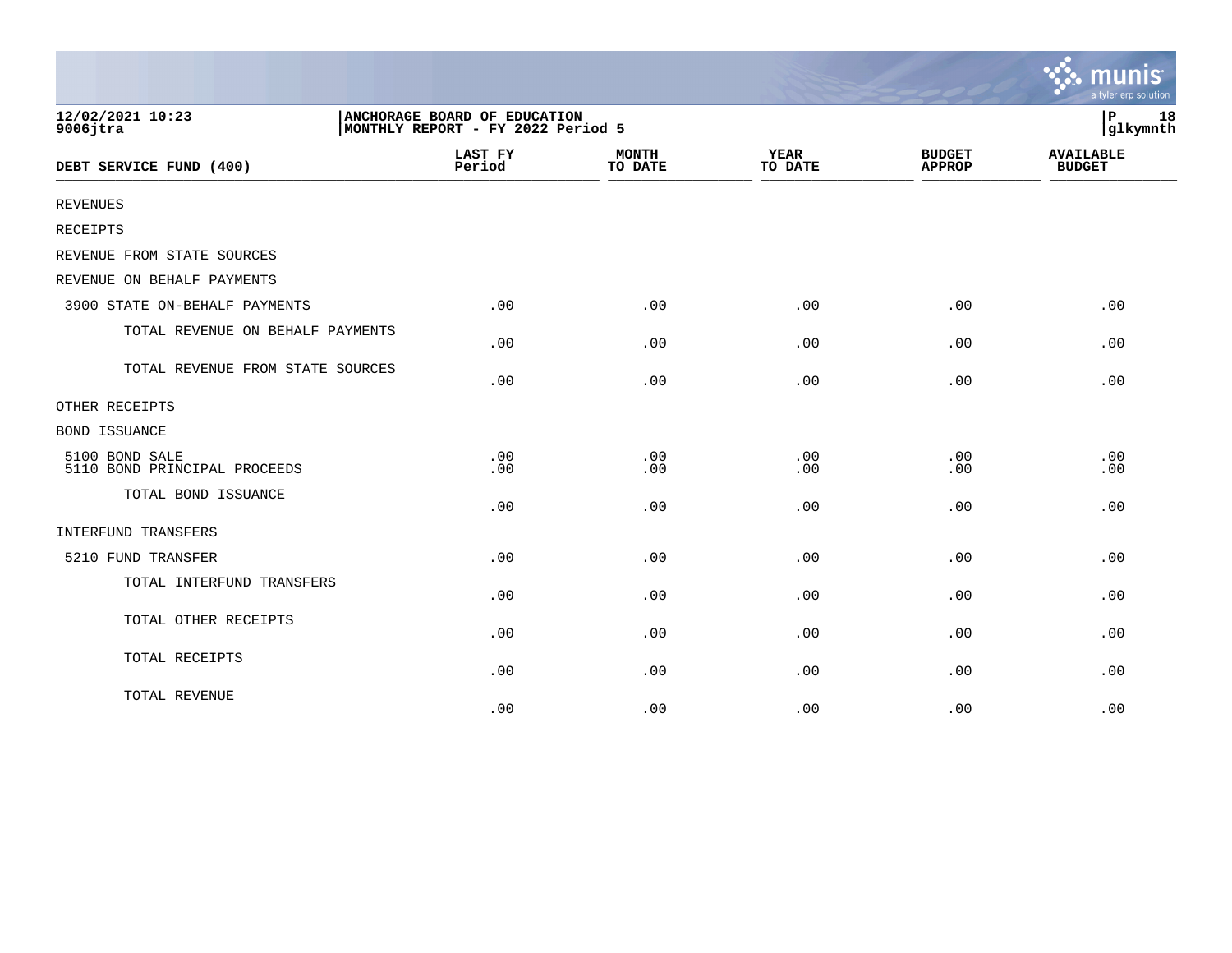

| 12/02/2021 10:23<br>$9006$ jtra                               | ANCHORAGE BOARD OF EDUCATION<br>P<br>glkymnth<br>MONTHLY REPORT - FY 2022 Period 5 |                         |                        |                                |                                   |  |
|---------------------------------------------------------------|------------------------------------------------------------------------------------|-------------------------|------------------------|--------------------------------|-----------------------------------|--|
| DEBT SERVICE FUND (400)                                       | LAST FY<br>Period                                                                  | <b>MONTH</b><br>TO DATE | <b>YEAR</b><br>TO DATE | <b>BUDGET</b><br><b>APPROP</b> | <b>AVAILABLE</b><br><b>BUDGET</b> |  |
| EXPENDITURES                                                  |                                                                                    |                         |                        |                                |                                   |  |
| 5100<br>DEBT SERVICE                                          |                                                                                    |                         |                        |                                |                                   |  |
| 0800<br>DEBT SERVICE AND MISCELLANEOUS<br>0900<br>OTHER ITEMS | .00<br>.00                                                                         | .00<br>.00              | .00<br>.00             | .00<br>.00                     | .00<br>.00                        |  |
| TOTAL 5100<br>DEBT SERVICE                                    | .00                                                                                | .00                     | .00                    | .00                            | .00                               |  |
| TOTAL EXPENDITURES                                            | .00                                                                                | .00                     | .00                    | .00                            | .00                               |  |
| TOTAL FOR DEBT SERVICE FUND                                   | (400)<br>.00                                                                       | .00                     | .00                    | .00                            | .00                               |  |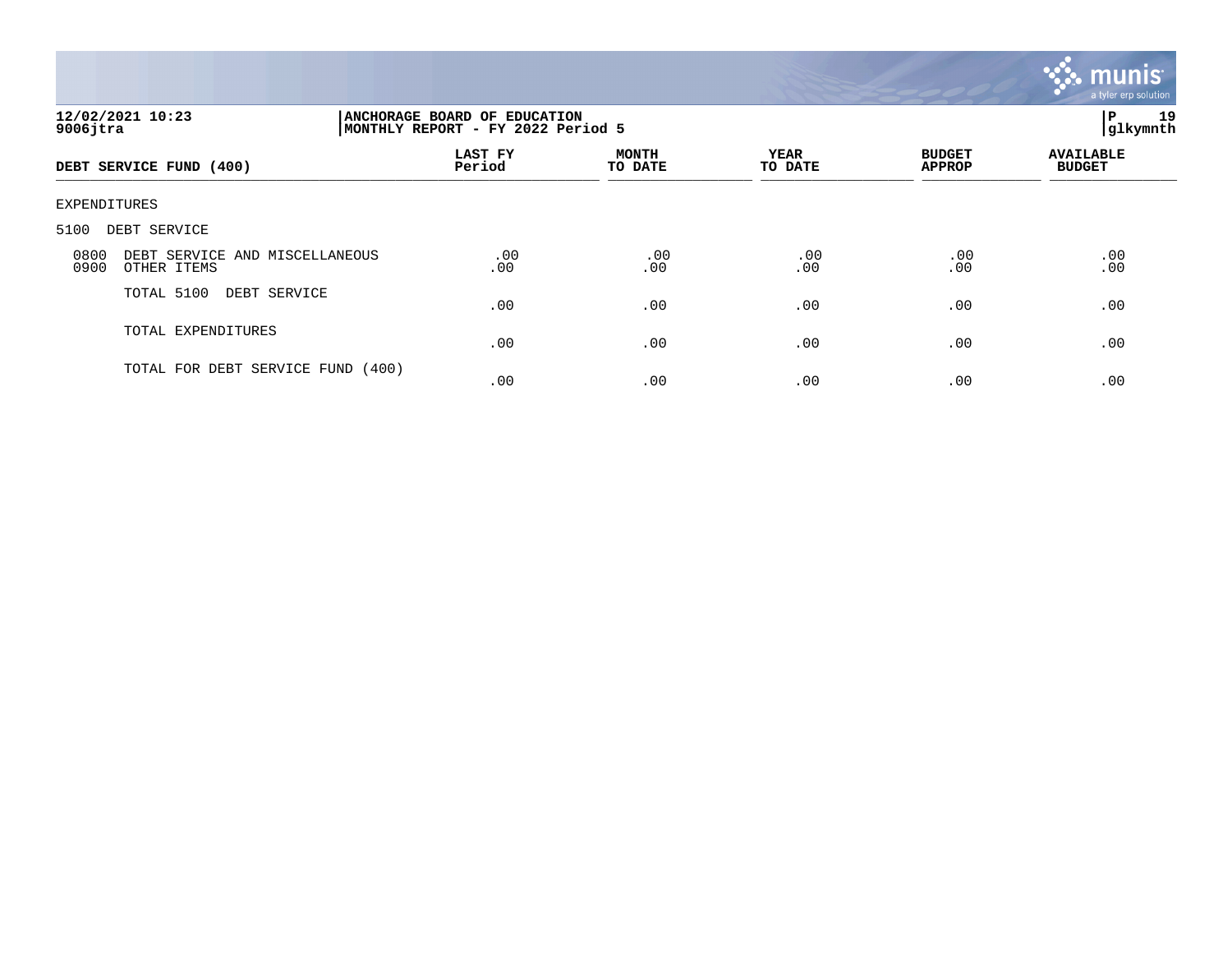|                                                                                                                                                                                                                                                                                                                                                                             |                                                                                    |                                                                              |                                                                               |                                                                                | a tyler erp solution                                                             |
|-----------------------------------------------------------------------------------------------------------------------------------------------------------------------------------------------------------------------------------------------------------------------------------------------------------------------------------------------------------------------------|------------------------------------------------------------------------------------|------------------------------------------------------------------------------|-------------------------------------------------------------------------------|--------------------------------------------------------------------------------|----------------------------------------------------------------------------------|
| 12/02/2021 10:23<br>$9006$ jtra                                                                                                                                                                                                                                                                                                                                             | ANCHORAGE BOARD OF EDUCATION<br>MONTHLY REPORT - FY 2022 Period 5                  |                                                                              |                                                                               |                                                                                | P<br>20<br>glkymnth                                                              |
| FOOD SERVICE FUND (51)                                                                                                                                                                                                                                                                                                                                                      | LAST FY<br>Period                                                                  | <b>MONTH</b><br>TO DATE                                                      | YEAR<br>TO DATE                                                               | <b>BUDGET</b><br><b>APPROP</b>                                                 | <b>AVAILABLE</b><br><b>BUDGET</b>                                                |
| <b>REVENUES</b>                                                                                                                                                                                                                                                                                                                                                             |                                                                                    |                                                                              |                                                                               |                                                                                |                                                                                  |
| 0999 BEGINNING BALANCE                                                                                                                                                                                                                                                                                                                                                      |                                                                                    |                                                                              |                                                                               |                                                                                |                                                                                  |
| TOTAL 0999 BEGINNING BALANCE                                                                                                                                                                                                                                                                                                                                                | 9,566.27                                                                           | .00                                                                          | 1,381.47                                                                      | 1,381.47                                                                       | .00                                                                              |
| <b>RECEIPTS</b>                                                                                                                                                                                                                                                                                                                                                             |                                                                                    |                                                                              |                                                                               |                                                                                |                                                                                  |
| REVENUE FROM LOCAL SOURCES                                                                                                                                                                                                                                                                                                                                                  |                                                                                    |                                                                              |                                                                               |                                                                                |                                                                                  |
| EARNINGS ON INVESTMENTS                                                                                                                                                                                                                                                                                                                                                     |                                                                                    |                                                                              |                                                                               |                                                                                |                                                                                  |
| 1510 INTEREST ON INVESTMENTS                                                                                                                                                                                                                                                                                                                                                | .35                                                                                | .00                                                                          | 9.58                                                                          | 150.00                                                                         | 140.42                                                                           |
| TOTAL EARNINGS ON INVESTMENTS                                                                                                                                                                                                                                                                                                                                               | .35                                                                                | .00                                                                          | 9.58                                                                          | 150.00                                                                         | 140.42                                                                           |
| FOOD SERVICE                                                                                                                                                                                                                                                                                                                                                                |                                                                                    |                                                                              |                                                                               |                                                                                |                                                                                  |
| 1611 REIMBURSABLE SCHOOL LUNCH PROG<br>1612 REIMBURSABLE SCH BREAKFAST PRG<br>1613 REIMBURSABLE SPECIAL MILK PROG<br>1621 NON-REIMBURSABLE LUNCH PROG<br>1622 NON-REIMBURSABLE BREAKFAST PRG<br>1623 NON-REIMBURSABLE MILK PROGRAM<br>1624 NON-REIMBURSBLE A LA CARTE PRG<br>1629 NON-REIMBURSBLE OTHER FOOD PRG<br>1629 MY SCHOOL BUCKS RECEIPTS<br>1630 SPECIAL FUNCTIONS | .00<br>.00<br>.00<br>.00<br>.00<br>.00<br>.00<br>$-2,549.49$<br>22, 299. 26<br>.00 | .00<br>.00<br>.00<br>.00<br>.00<br>.00<br>.00<br>3,655.00<br>5,839.29<br>.00 | .00<br>.00<br>.00<br>.00<br>.00<br>.00<br>.00<br>6,851.31<br>20,429.09<br>.00 | .00<br>.00<br>.00<br>.00<br>.00<br>.00<br>.00<br>16,000.00<br>16,000.00<br>.00 | .00<br>.00<br>.00<br>.00<br>.00<br>.00<br>.00<br>9,148.69<br>$-4, 429.09$<br>.00 |
| TOTAL FOOD SERVICE                                                                                                                                                                                                                                                                                                                                                          | 19,749.77                                                                          | 9,494.29                                                                     | 27,280.40                                                                     | 32,000.00                                                                      | 4,719.60                                                                         |
| OTHER REVENUE FROM LOCAL SOURCES                                                                                                                                                                                                                                                                                                                                            |                                                                                    |                                                                              |                                                                               |                                                                                |                                                                                  |
| 1920 CONTRIBUTIONS/DONATIONS<br>1980 REFUND OF PRIOR YR EXPENDITURE<br>1990 MISCELLANEOUS REVENUE                                                                                                                                                                                                                                                                           | $.00$<br>.00<br>.00                                                                | .00<br>.00<br>.00                                                            | .00<br>.00<br>.00                                                             | .00<br>.00<br>.00                                                              | .00<br>.00<br>.00                                                                |
| TOTAL OTHER REVENUE FROM LOCAL SOURCES                                                                                                                                                                                                                                                                                                                                      | .00                                                                                | .00                                                                          | .00                                                                           | .00                                                                            | .00                                                                              |
| TOTAL REVENUE FROM LOCAL SOURCES                                                                                                                                                                                                                                                                                                                                            | 19,750.12                                                                          | 9,494.29                                                                     | 27,289.98                                                                     | 32,150.00                                                                      | 4,860.02                                                                         |
| REVENUE FROM STATE SOURCES                                                                                                                                                                                                                                                                                                                                                  |                                                                                    |                                                                              |                                                                               |                                                                                |                                                                                  |
| RESTRICTED                                                                                                                                                                                                                                                                                                                                                                  |                                                                                    |                                                                              |                                                                               |                                                                                |                                                                                  |
| 3200 RESTRICTED STATE REVENUE                                                                                                                                                                                                                                                                                                                                               | .00                                                                                | .00                                                                          | .00                                                                           | 1,350.00                                                                       | 1,350.00                                                                         |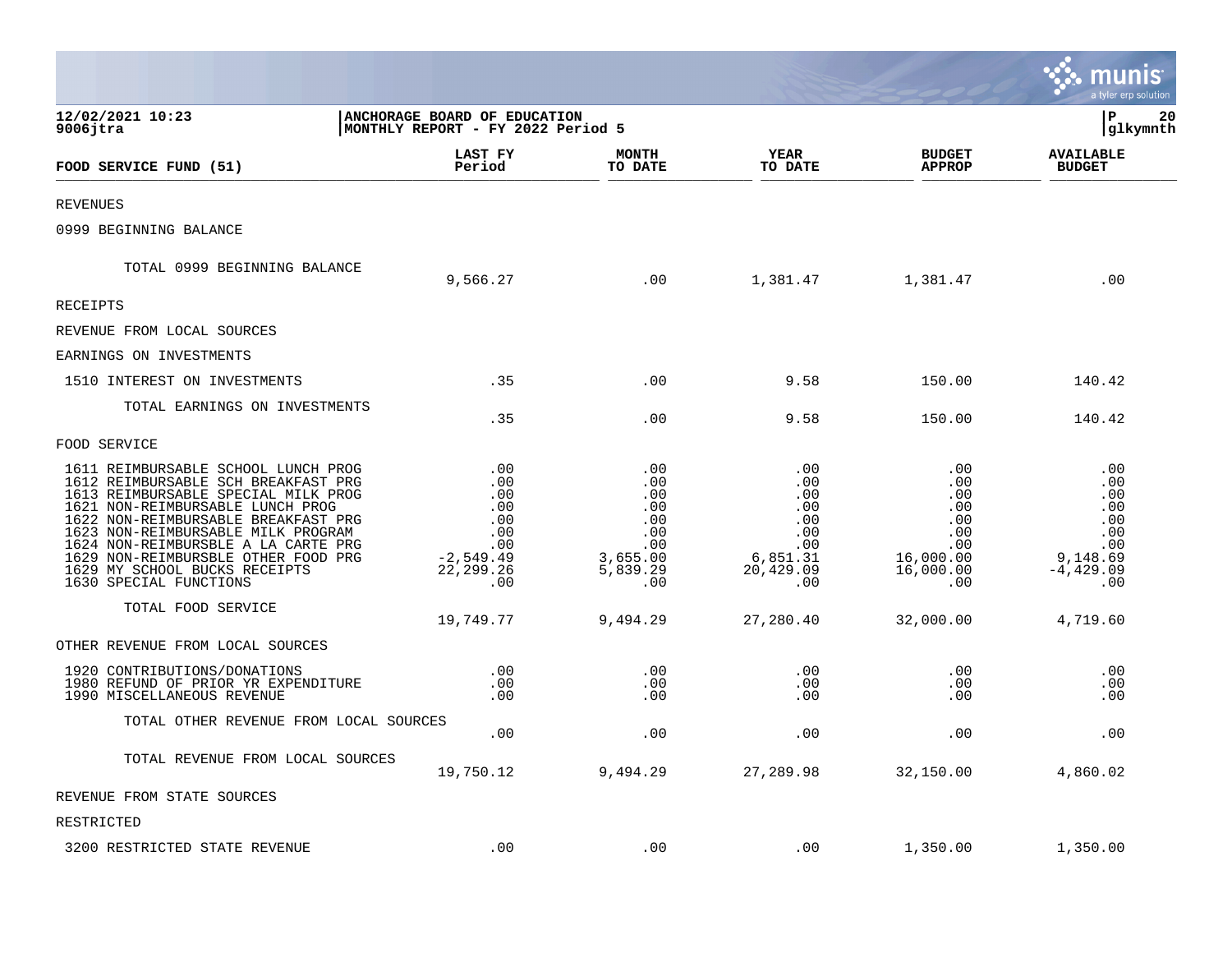

**12/02/2021 10:23 |ANCHORAGE BOARD OF EDUCATION |P 21** MONTHLY REPORT - FY 2022 Period 5  **LAST FY MONTH YEAR BUDGET AVAILABLE FOOD SERVICE FUND (51) Period TO DATE TO DATE APPROP BUDGET**   $\frac{10 \text{ BFR}}{10 \text{ BFR}}$ TOTAL RESTRICTED  $.00$   $.00$   $.00$   $.00$   $.00$   $.00$   $.00$   $.00$   $.00$   $.00$ REVENUE IN LIEU OF TAXES/STATE 3800 REVENUE IN LIEU OF TAXES/STATE .00 .00 .00 .00 .00 TOTAL REVENUE IN LIEU OF TAXES/STATE .00 .00 .00 .00 .00 REVENUE ON BEHALF PAYMENTS 3900 STATE ON-BEHALF PAYMENTS .00 .00 .00 .00 .00 TOTAL REVENUE ON BEHALF PAYMENTS  $.00$  .  $.00$  .  $.00$  .  $.00$  .  $.00$  .  $.00$  .  $.00$  .  $.00$  .  $.00$  .  $.00$  .  $.00$  .  $.00$  .  $.00$  .  $.00$  .  $.00$  .  $.00$  .  $.00$  .  $.00$  .  $.00$  .  $.00$  .  $.00$  .  $.00$  .  $.00$  .  $.00$  .  $.00$  .  $.00$  .  $.00$  .  $.00$ TOTAL REVENUE FROM STATE SOURCES  $.00$   $.00$   $.00$   $.00$   $.00$   $.00$   $.00$   $.00$   $.00$   $.00$ REVENUE FROM FEDERAL SOURCES RESTRICTED THROUGH THE STATE 4500 RESTRICTED FED THRU STATE 1,956.16 21,016.55 67,309.26 207,367.00 140,057.74 TOTAL RESTRICTED THROUGH THE STATE 1,956.16 21,016.55 67,309.26 207,367.00 140,057.74 CHILD NUTRITION PROGRAM DONATED COMMODIT 4950 CHILD NUTR PRG DONATED COMMOD .00 .00 .00 .00 .00 TOTAL CHILD NUTRITION PROGRAM DONATED COMMODIT  $.00$  .  $.00$  .  $.00$  .  $.00$  .  $.00$  .  $.00$  .  $.00$  .  $.00$  .  $.00$  .  $.00$  .  $.00$  .  $.00$  .  $.00$  .  $.00$  .  $.00$  .  $.00$  .  $.00$  .  $.00$  .  $.00$  .  $.00$  .  $.00$  .  $.00$  .  $.00$  .  $.00$  .  $.00$  .  $.00$  .  $.00$  .  $.00$ TOTAL REVENUE FROM FEDERAL SOURCES 1,956.16 21,016.55 67,309.26 207,367.00 140,057.74 OTHER RECEIPTS INTERFUND TRANSFERS 5210 FUND TRANSFER .00 .00 .00 13,970.00 13,970.00 TOTAL INTERFUND TRANSFERS  $.00$   $.00$   $.00$   $.00$   $.00$   $.00$   $.00$   $.00$   $.00$   $.00$ SALE OR COMP FOR LOSS OF ASSETS 5341 SALE OF EQUIPMENT ETC .00 .00 .00 .00 .00

5342 LOSS COMP - EOUIPMENT ETC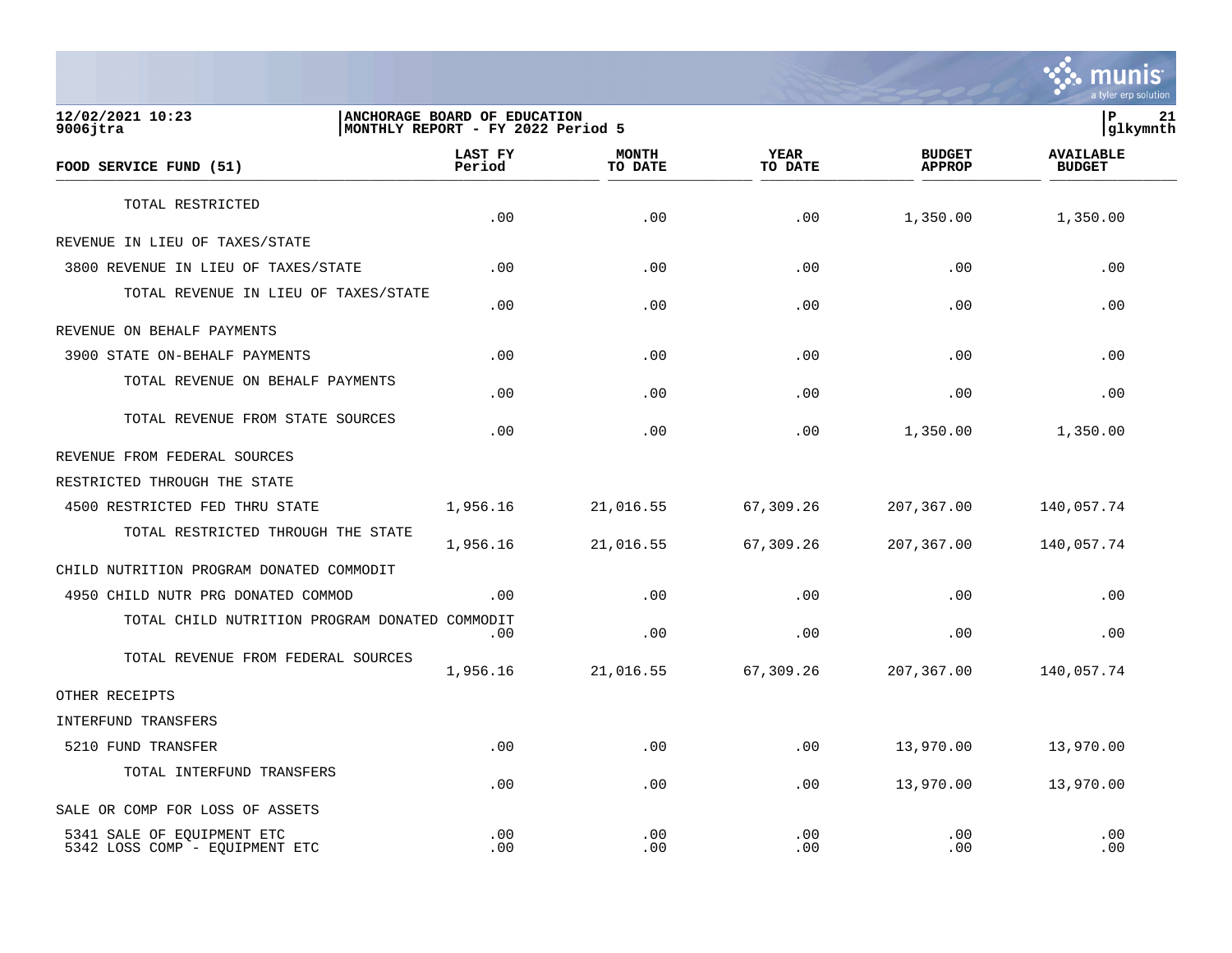

| 12/02/2021 10:23<br>$9006$ jtra       |                   | ANCHORAGE BOARD OF EDUCATION<br>MONTHLY REPORT - FY 2022 Period 5 |                 |                                |                                   |  |  |
|---------------------------------------|-------------------|-------------------------------------------------------------------|-----------------|--------------------------------|-----------------------------------|--|--|
| FOOD SERVICE FUND (51)                | LAST FY<br>Period | <b>MONTH</b><br>TO DATE                                           | YEAR<br>TO DATE | <b>BUDGET</b><br><b>APPROP</b> | <b>AVAILABLE</b><br><b>BUDGET</b> |  |  |
| TOTAL SALE OR COMP FOR LOSS OF ASSETS | .00               | .00                                                               | .00             | .00                            | .00                               |  |  |
| TOTAL OTHER RECEIPTS                  | .00               | .00                                                               | .00             | 13,970.00                      | 13,970.00                         |  |  |
| TOTAL RECEIPTS                        | 21,706.28         | 30,510.84                                                         | 94,599.24       | 254,837.00                     | 160, 237. 76                      |  |  |
| TOTAL REVENUE                         | 31, 272.55        | 30,510.84                                                         | 95,980.71       | 256,218.47                     | 160, 237. 76                      |  |  |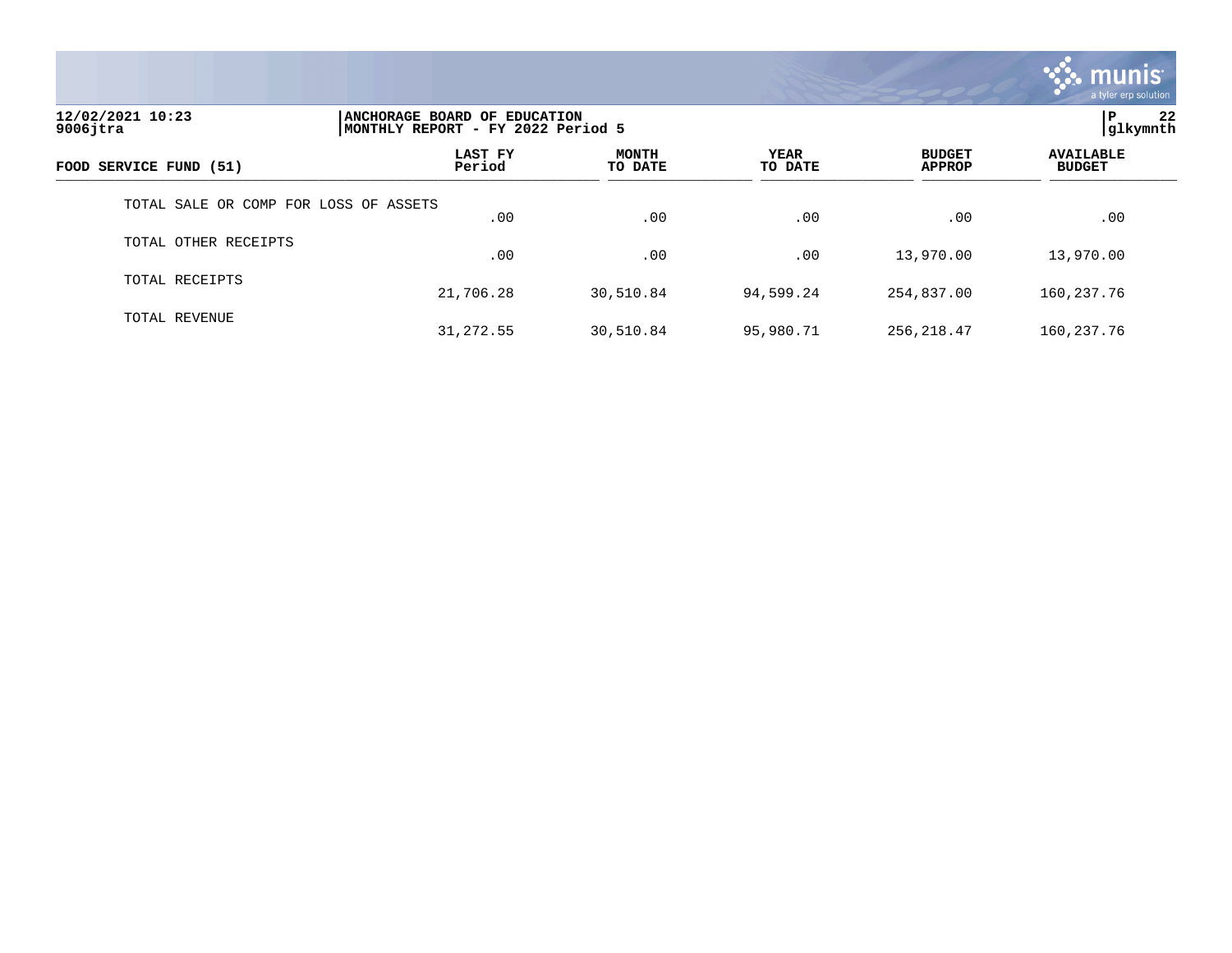

| 12/02/2021 10:23<br>$9006$ jtra                                                                                                                                                                                                                                                                                                                           | ANCHORAGE BOARD OF EDUCATION<br>MONTHLY REPORT - FY 2022 Period 5                                |                                                                                         |                                                                                              |                                                                                                           | 23<br>P<br>glkymnth                                                                                       |
|-----------------------------------------------------------------------------------------------------------------------------------------------------------------------------------------------------------------------------------------------------------------------------------------------------------------------------------------------------------|--------------------------------------------------------------------------------------------------|-----------------------------------------------------------------------------------------|----------------------------------------------------------------------------------------------|-----------------------------------------------------------------------------------------------------------|-----------------------------------------------------------------------------------------------------------|
| FOOD SERVICE FUND (51)                                                                                                                                                                                                                                                                                                                                    | <b>LAST FY</b><br>Period                                                                         | <b>MONTH</b><br>TO DATE                                                                 | <b>YEAR</b><br>TO DATE                                                                       | <b>BUDGET</b><br><b>APPROP</b>                                                                            | <b>AVAILABLE</b><br><b>BUDGET</b>                                                                         |
| <b>EXPENDITURES</b>                                                                                                                                                                                                                                                                                                                                       |                                                                                                  |                                                                                         |                                                                                              |                                                                                                           |                                                                                                           |
| FOOD SERVICE OPERATION<br>3100                                                                                                                                                                                                                                                                                                                            |                                                                                                  |                                                                                         |                                                                                              |                                                                                                           |                                                                                                           |
| 0100<br>SALARIES PERSONNEL SERVICES<br>0200<br>EMPLOYEE BENEFITS<br>0280<br>ON-BEHALF<br>0300<br>PURCHASED PROF AND TECH SERV<br>0400<br>PURCHASED PROPERTY SERVICES<br>0500<br>OTHER PURCHASED SERVICES<br>SUPPLIES<br>0600<br>0700<br>PROPERTY<br>0800<br>DEBT SERVICE AND MISCELLANEOUS<br>0840<br>CONTINGENCY<br>TOTAL 3100<br>FOOD SERVICE OPERATION | 22, 213.68<br>6,880.76<br>.00<br>685.90<br>481.85<br>164.03<br>10,970.80<br>.00<br>152.50<br>.00 | 11,614.41<br>3,444.84<br>.00<br>.00<br>.00<br>261.97<br>7,768.84<br>.00<br>89.00<br>.00 | 29,633.21<br>9,202.00<br>.00<br>178.00<br>.00<br>892.62<br>32,389.48<br>.00<br>952.98<br>.00 | 102,819.00<br>35, 349.47<br>.00<br>3,700.00<br>3,050.00<br>1,100.00<br>110,000.00<br>.00<br>200.00<br>.00 | 73,185.79<br>26, 147. 47<br>.00<br>3,522.00<br>3,050.00<br>207.38<br>77,610.52<br>.00<br>$-752.98$<br>.00 |
|                                                                                                                                                                                                                                                                                                                                                           | 41,549.52                                                                                        | 23,179.06                                                                               | 73,248.29                                                                                    | 256, 218.47                                                                                               | 182,970.18                                                                                                |
| <b>FUND TRANSFERS</b><br>5200                                                                                                                                                                                                                                                                                                                             |                                                                                                  |                                                                                         |                                                                                              |                                                                                                           |                                                                                                           |
| OTHER ITEMS<br>0900                                                                                                                                                                                                                                                                                                                                       | .00                                                                                              | .00                                                                                     | .00                                                                                          | .00                                                                                                       | .00                                                                                                       |
| TOTAL 5200<br><b>FUND TRANSFERS</b>                                                                                                                                                                                                                                                                                                                       | .00                                                                                              | .00                                                                                     | .00                                                                                          | .00                                                                                                       | .00                                                                                                       |
| TOTAL EXPENDITURES                                                                                                                                                                                                                                                                                                                                        | 41,549.52                                                                                        | 23, 179.06                                                                              | 73,248.29                                                                                    | 256, 218.47                                                                                               | 182,970.18                                                                                                |
| TOTAL FOR FOOD SERVICE FUND (51)                                                                                                                                                                                                                                                                                                                          | $-10, 276.97$                                                                                    | 7,331.78                                                                                | 22,732.42                                                                                    | .00                                                                                                       | $-22, 732.42$                                                                                             |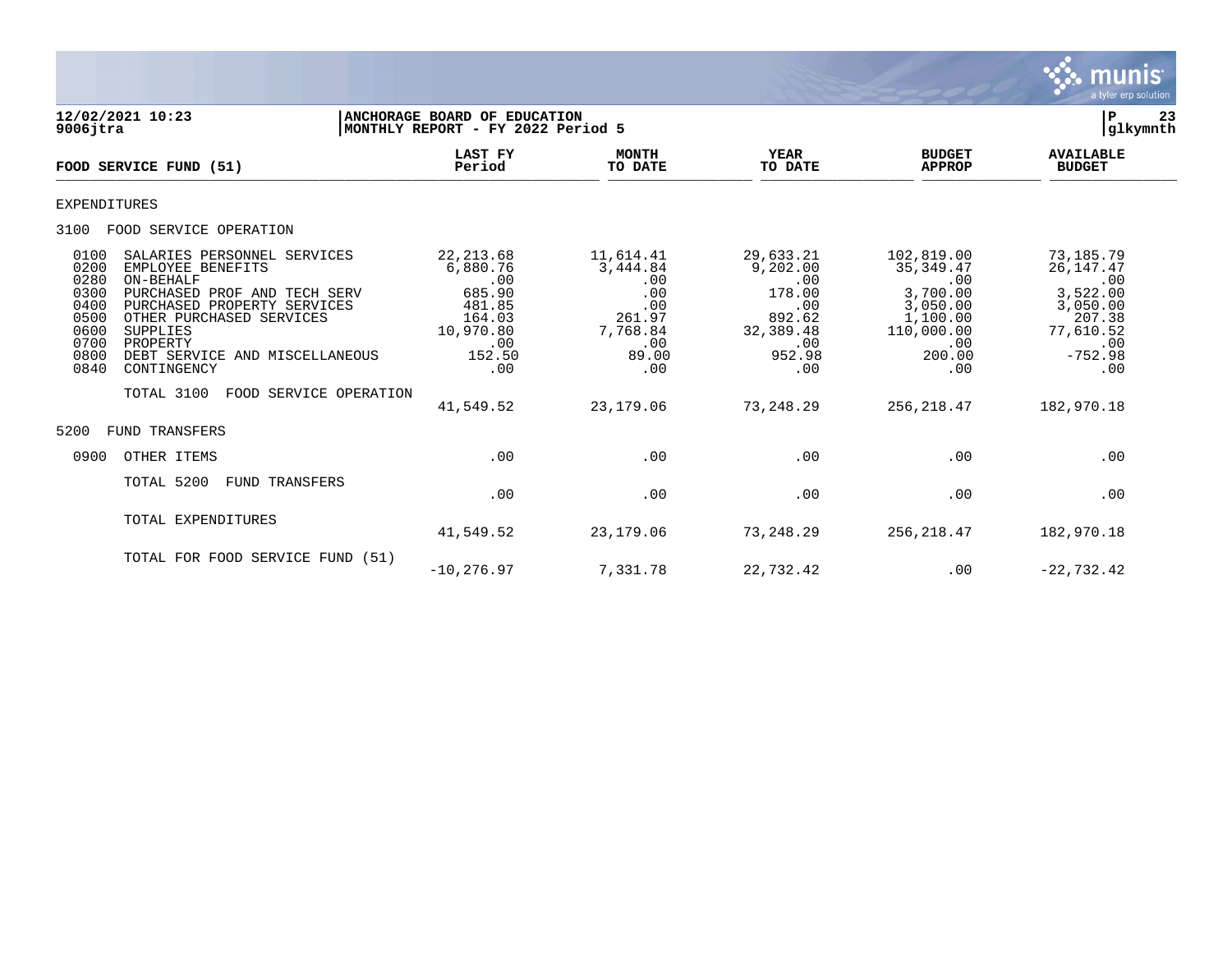|                                  |                                                                   |                         |                        |                                | munis<br>a tyler erp solution     |
|----------------------------------|-------------------------------------------------------------------|-------------------------|------------------------|--------------------------------|-----------------------------------|
| 12/02/2021 10:23<br>$9006$ jtra  | ANCHORAGE BOARD OF EDUCATION<br>MONTHLY REPORT - FY 2022 Period 5 |                         |                        |                                | 24<br>P<br>glkymnth               |
| AFTER SCHOOL/SUMMER PROGRAMS (   | LAST FY<br>Period                                                 | <b>MONTH</b><br>TO DATE | <b>YEAR</b><br>TO DATE | <b>BUDGET</b><br><b>APPROP</b> | <b>AVAILABLE</b><br><b>BUDGET</b> |
| <b>REVENUES</b>                  |                                                                   |                         |                        |                                |                                   |
| 0999 BEGINNING BALANCE           |                                                                   |                         |                        |                                |                                   |
| TOTAL 0999 BEGINNING BALANCE     | 3,330.42                                                          | .00                     | 3,330.42               | 3,330.42                       | .00                               |
| RECEIPTS                         |                                                                   |                         |                        |                                |                                   |
| REVENUE FROM LOCAL SOURCES       |                                                                   |                         |                        |                                |                                   |
| TUITION                          |                                                                   |                         |                        |                                |                                   |
| 1340 OTHER TUITION               | .00                                                               | .00                     | 70.00                  | 2,000.00                       | 1,930.00                          |
| TOTAL TUITION                    | .00                                                               | .00                     | 70.00                  | 2,000.00                       | 1,930.00                          |
| TOTAL REVENUE FROM LOCAL SOURCES | .00                                                               | .00                     | 70.00                  | 2,000.00                       | 1,930.00                          |
| TOTAL RECEIPTS                   | .00                                                               | .00                     | 70.00                  | 2,000.00                       | 1,930.00                          |
| TOTAL REVENUE                    | 3,330.42                                                          | .00                     | 3,400.42               | 5,330.42                       | 1,930.00                          |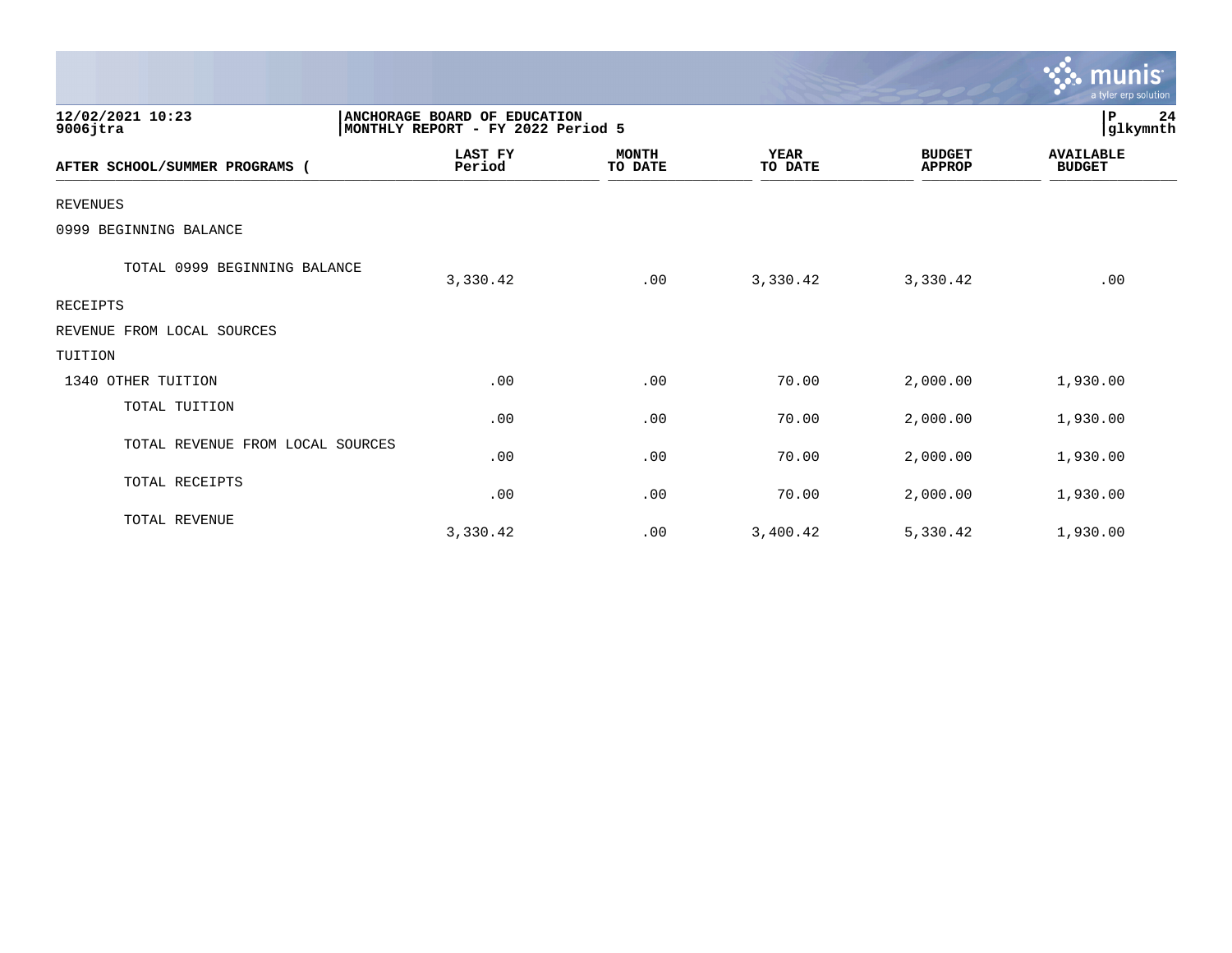

**12/02/2021 10:23 |ANCHORAGE BOARD OF EDUCATION |P 25** MONTHLY REPORT - FY 2022 Period 5  **LAST FY MONTH YEAR BUDGET AVAILABLE AFTER SCHOOL/SUMMER PROGRAMS ( Period TO DATE TO DATE APPROP BUDGET**  AFTER SCROOLS SORRER PROGRAMS ( FELLOG FELLOG ) TO DALE EXPENDITURES 3200 DAY CARE OPERATIONS 0100 SALARIES PERSONNEL SERVICES .00 .00 .00 2,500.00 2,500.00 0200 EMPLOYEE BENEFITS .00 .00 .00 36.00 36.00 0300 PURCHASED PROF AND TECH SERV .00 .00 .00 500.00 500.00 0600 SUPPLIES .00 .00 .00 500.00 500.00 0700 PROPERTY .00 .00 .00 .00 .00 0840 CONTINGENCY .00 .00 .00 1,794.42 1,794.42 0900 OTHER ITEMS TOTAL 3200 DAY CARE OPERATIONS  $.00$   $.00$   $.00$   $.030$   $.00$   $.030$   $.02$   $.030$   $.02$   $.030$   $.02$   $.030$   $.02$   $.030$   $.02$   $.030$   $.042$ 5200 FUND TRANSFERS 0900 OTHER ITEMS .00 .00 .00 .00 .00 TOTAL 5200 FUND TRANSFERS  $.00$  .  $.00$  .  $.00$  .  $.00$  .  $.00$  .  $.00$  .  $.00$  .  $.00$  .  $.00$  .  $.00$  .  $.00$  .  $.00$  .  $.00$  .  $.00$  .  $.00$  .  $.00$  .  $.00$  .  $.00$  .  $.00$  .  $.00$  .  $.00$  .  $.00$  .  $.00$  .  $.00$  .  $.00$  .  $.00$  .  $.00$  .  $.00$ TOTAL EXPENDITURES  $.00$   $.00$   $.00$   $.030$   $.00$   $.030$   $.02$   $.030$   $.02$   $.030$   $.02$   $.030$   $.02$   $.030$   $.02$   $.030$   $.042$ TOTAL FOR AFTER SCHOOL/SUMMER PROGRAMS (52) 3,330.42 .00 3,400.42 .00 -3,400.42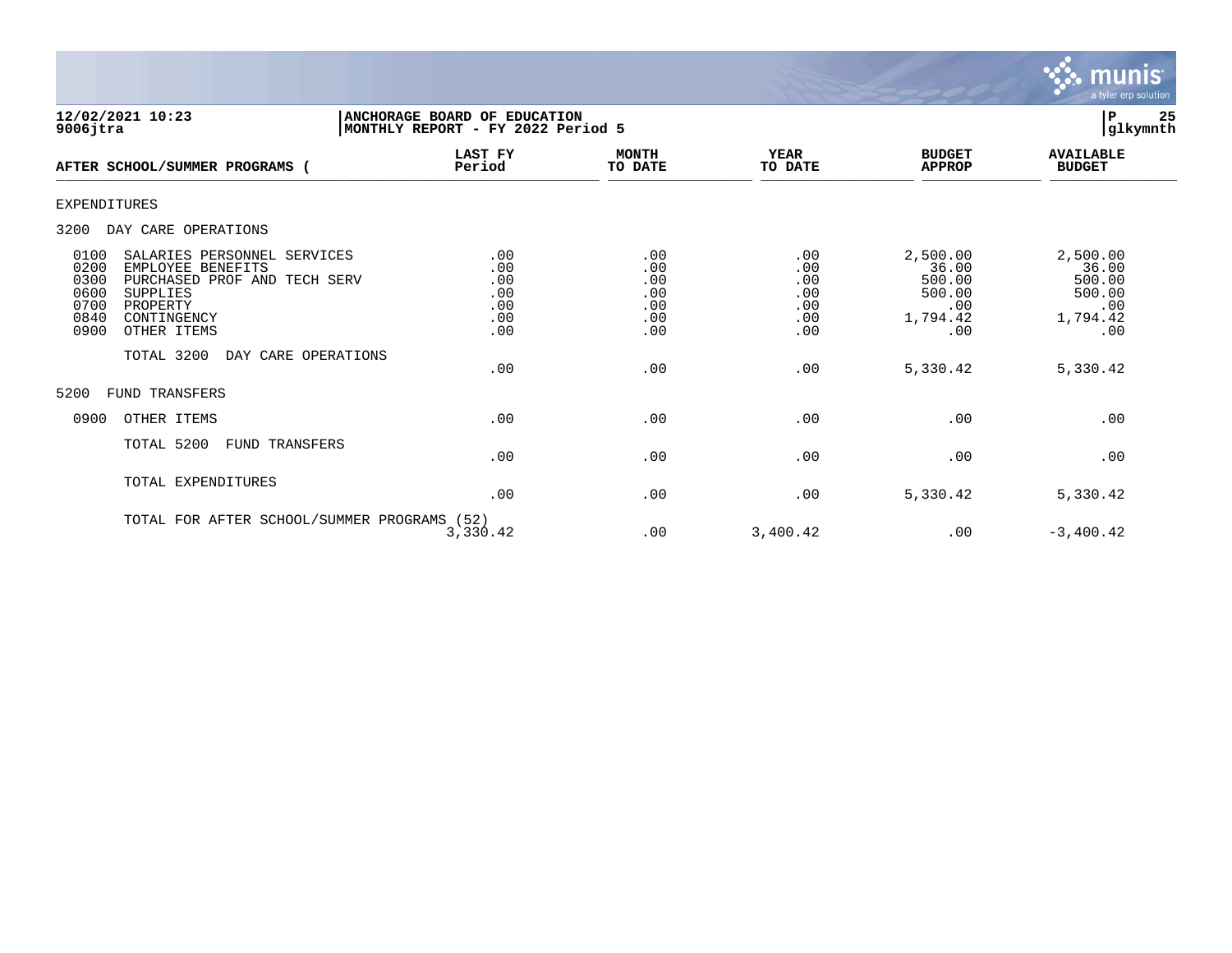|                                                                                                                                           |                                                                   |                                 |                                 |                                 | a tyler erp solution              |
|-------------------------------------------------------------------------------------------------------------------------------------------|-------------------------------------------------------------------|---------------------------------|---------------------------------|---------------------------------|-----------------------------------|
| 12/02/2021 10:23<br>$9006$ jtra                                                                                                           | ANCHORAGE BOARD OF EDUCATION<br>MONTHLY REPORT - FY 2022 Period 5 |                                 |                                 |                                 | P<br>26<br>glkymnth               |
| TRUST AND AGENCY FUNDS (7000)                                                                                                             | <b>LAST FY</b><br>Period                                          | <b>MONTH</b><br>TO DATE         | <b>YEAR</b><br>TO DATE          | <b>BUDGET</b><br><b>APPROP</b>  | <b>AVAILABLE</b><br><b>BUDGET</b> |
| <b>REVENUES</b>                                                                                                                           |                                                                   |                                 |                                 |                                 |                                   |
| 0999 BEGINNING BALANCE                                                                                                                    |                                                                   |                                 |                                 |                                 |                                   |
| TOTAL 0999 BEGINNING BALANCE                                                                                                              | 64,120.79                                                         | .00                             | 67,986.16                       | 67,986.16                       | .00                               |
| RECEIPTS                                                                                                                                  |                                                                   |                                 |                                 |                                 |                                   |
| REVENUE FROM LOCAL SOURCES                                                                                                                |                                                                   |                                 |                                 |                                 |                                   |
| EARNINGS ON INVESTMENTS                                                                                                                   |                                                                   |                                 |                                 |                                 |                                   |
| 1510 INTEREST ON INVESTMENTS                                                                                                              | 135.73                                                            | 20.78                           | 133.29                          | 500.00                          | 366.71                            |
| TOTAL EARNINGS ON INVESTMENTS                                                                                                             | 135.73                                                            | 20.78                           | 133.29                          | 500.00                          | 366.71                            |
| OTHER REVENUE FROM LOCAL SOURCES                                                                                                          |                                                                   |                                 |                                 |                                 |                                   |
| 1920 CONTRIBUTIONS/DONATIONS<br>1920 CENTENNIAL CELEBRATION<br>1920 BROWNING FUND<br>1920 ALUMNI ASSOCIATION<br>1920 BLANKENSHIP DONATION | .00<br>.00<br>780.00<br>.00<br>1,500.00                           | .00<br>.00<br>.00<br>.00<br>.00 | .00<br>.00<br>.00<br>.00<br>.00 | .00<br>.00<br>.00<br>.00<br>.00 | .00<br>.00<br>.00<br>.00<br>.00   |
| TOTAL OTHER REVENUE FROM LOCAL SOURCES                                                                                                    | 1,500.00                                                          | .00                             | .00                             | .00                             | .00                               |
| TOTAL REVENUE FROM LOCAL SOURCES                                                                                                          | 2,415.73                                                          | 20.78                           | 133.29                          | 500.00                          | 366.71                            |
| TOTAL RECEIPTS                                                                                                                            | 2,415.73                                                          | 20.78                           | 133.29                          | 500.00                          | 366.71                            |
| TOTAL REVENUE                                                                                                                             | 66,536.52                                                         | 20.78                           | 68,119.45                       | 68,486.16                       | 366.71                            |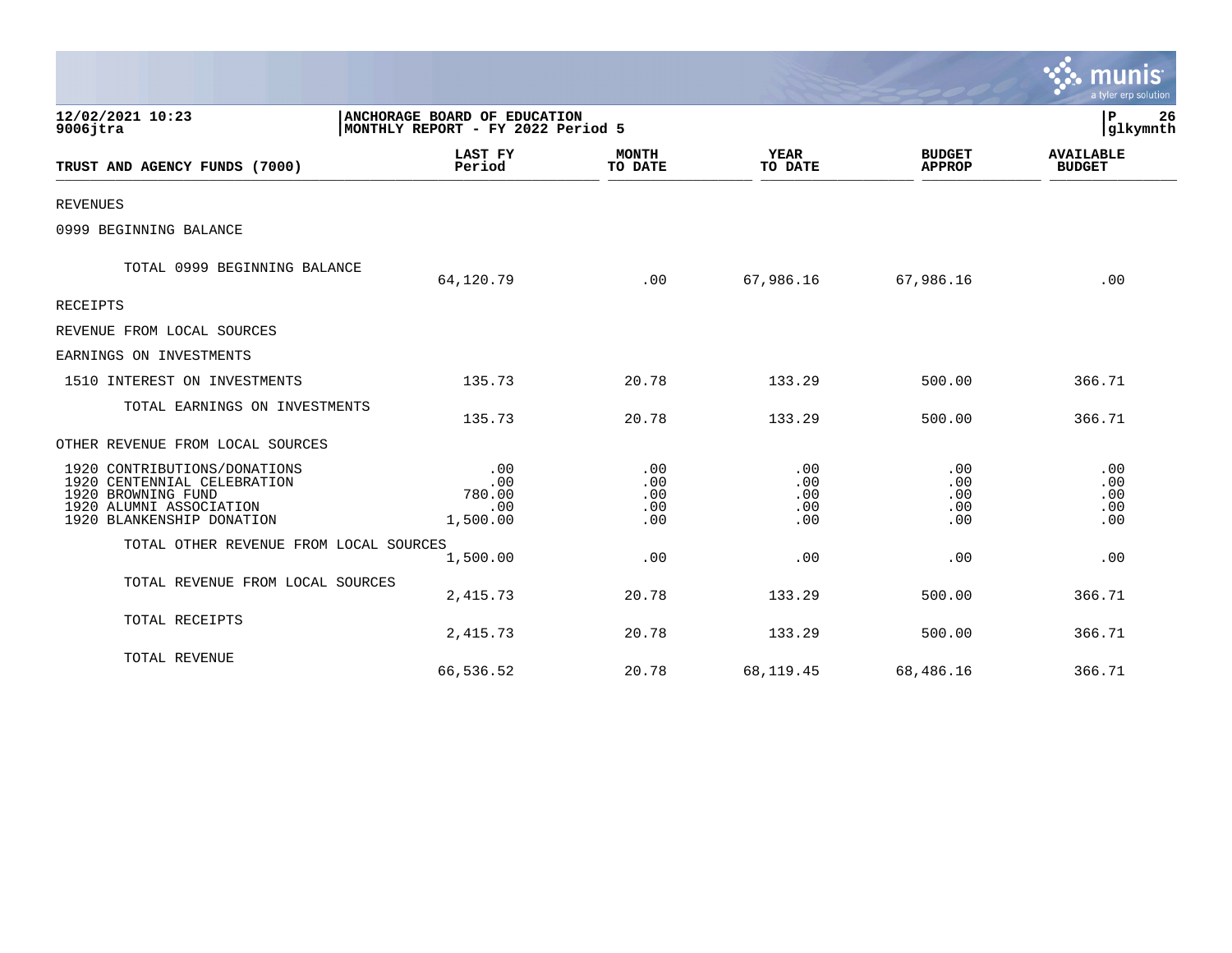

| 12/02/2021 10:23<br>$9006$ jtra                                                                                                                                                                                |                                                  | 27<br><b>ANCHORAGE BOARD OF EDUCATION</b><br> P<br> glkymnth<br>MONTHLY REPORT - FY 2022 Period 5 |                                                    |                                                                   |                                                                   |  |
|----------------------------------------------------------------------------------------------------------------------------------------------------------------------------------------------------------------|--------------------------------------------------|---------------------------------------------------------------------------------------------------|----------------------------------------------------|-------------------------------------------------------------------|-------------------------------------------------------------------|--|
| TRUST AND AGENCY FUNDS (7000)                                                                                                                                                                                  | LAST FY<br>Period                                | <b>MONTH</b><br>TO DATE                                                                           | <b>YEAR</b><br>TO DATE                             | <b>BUDGET</b><br><b>APPROP</b>                                    | <b>AVAILABLE</b><br><b>BUDGET</b>                                 |  |
| <b>EXPENDITURES</b>                                                                                                                                                                                            |                                                  |                                                                                                   |                                                    |                                                                   |                                                                   |  |
| 2600<br>PLANT OPERATIONS AND MAINTENANCE                                                                                                                                                                       |                                                  |                                                                                                   |                                                    |                                                                   |                                                                   |  |
| 0100<br>SALARIES PERSONNEL SERVICES<br>0200<br>EMPLOYEE BENEFITS<br>0300<br>PURCHASED PROF AND TECH SERV<br>0400<br>PURCHASED PROPERTY SERVICES<br>0600<br>SUPPLIES<br>0700<br>PROPERTY<br>0840<br>CONTINGENCY | .00<br>.00<br>.00<br>.00<br>402.00<br>.00<br>.00 | .00<br>.00<br>.00<br>.00<br>.00<br>.00<br>.00                                                     | .00<br>.00<br>.00<br>.00<br>2,295.00<br>.00<br>.00 | 4,000.00<br>750.00<br>.00<br>.00<br>27,096.00<br>.00<br>36,640.16 | 4,000.00<br>750.00<br>.00<br>.00<br>24,801.00<br>.00<br>36,640.16 |  |
| TOTAL 2600                                                                                                                                                                                                     | PLANT OPERATIONS AND MAINTENANCE<br>402.00       | .00                                                                                               | 2,295.00                                           | 68,486.16                                                         | 66,191.16                                                         |  |
| TOTAL EXPENDITURES                                                                                                                                                                                             | 402.00                                           | .00                                                                                               | 2,295.00                                           | 68,486.16                                                         | 66,191.16                                                         |  |
| TOTAL FOR                                                                                                                                                                                                      | TRUST AND AGENCY FUNDS (7000)<br>66,134.52       | 20.78                                                                                             | 65,824.45                                          | .00                                                               | $-65,824.45$                                                      |  |